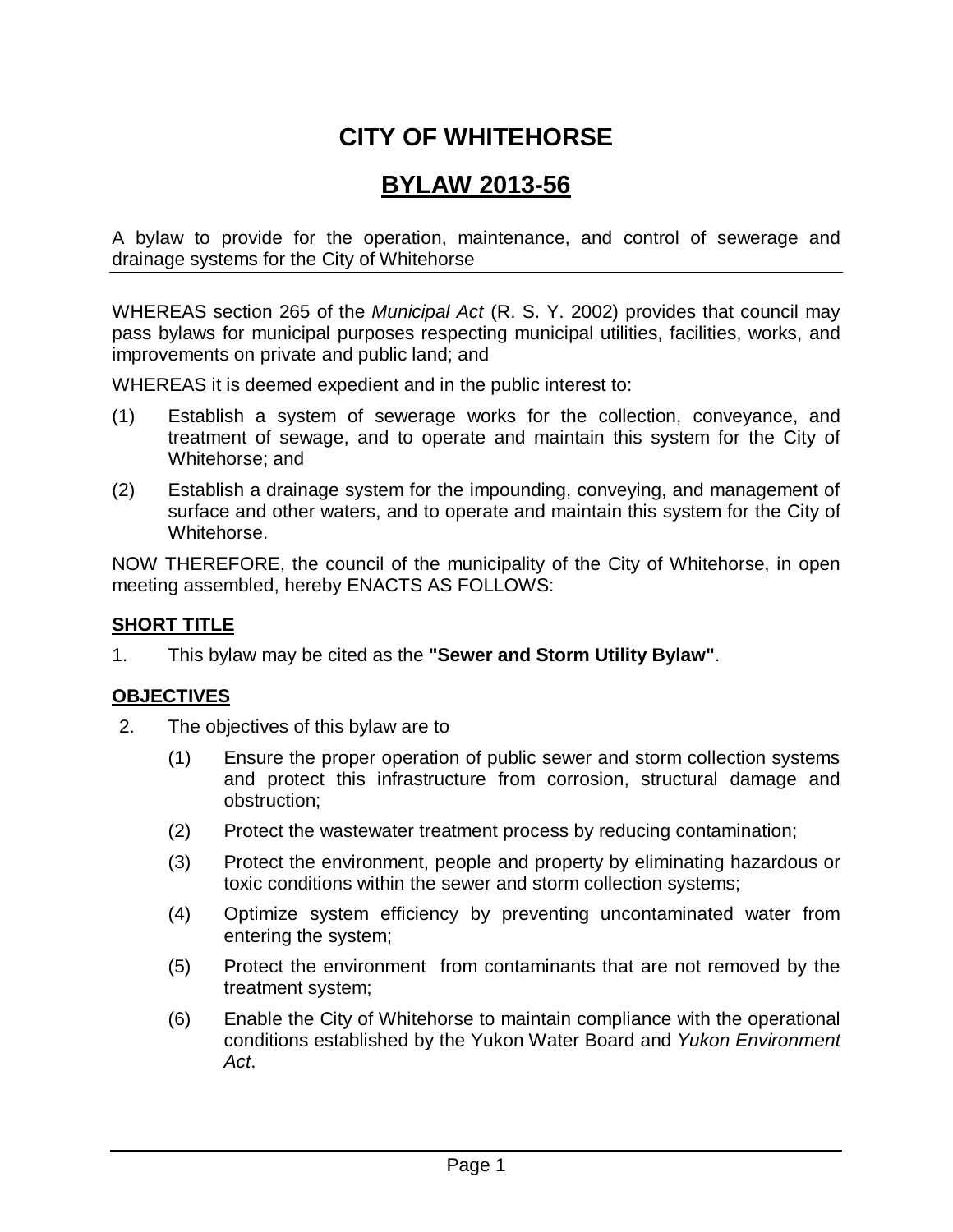#### **DEFINITIONS**

3. For the purposes of this bylaw and the schedules attached hereto, unless the context otherwise requires, the following definitions apply:

"ACCREDITED LABORATORY" means any laboratory accredited by an authorized accreditation body in accordance with a standard based on "CAN-P-1585: Requirements for the Accreditation of Environmental Testing Laboratories" established by the Standards Council of Canada, as amended.

"ADVERSE EFFECT" means impairment or damage to the sanitary sewer system, storm sewer system, water system, human health and safety, City property, or the environment.

"APPLICANT" means property owner or the authorised agent for the property owner.

"APPROVED" means approved by the Designated Officer.

"APPROVED CONTRACTOR" means a contractor authorized by the Designated Officer in writing to complete utility installations. Authorization is granted annually through an application in a form prescribed by the Designated Officer.

"AUTHORIZED AGENT" means a person, firm or corporation authorised by the owner to act on the owner's behalf through designation, contract, or otherwise.

"BEST DEMONSTRATED AVAILABLE TECHNOLOGY (BDAT)" means treatment technology that is considered demonstrated based on usage in similar type applications and that is environmentally desirable based on its minimisation of emissions through the application of best available technology in combination with good operating practices, where costs are not prohibitive considerations, and includes internal processing, operating, and use practices that maximise or enhance treatment technology performance.

"BIOMEDICAL WASTE" means waste that has not been disinfected or decontaminated and is generated by human or animal health care facilities; medical or veterinary research and teaching establishments; health care teaching establishments; clinical testing or research laboratories; and facilities involved in the production or testing of vaccines. This includes the following types of waste: human anatomical waste; animal waste; microbiological laboratory waste; human blood and body fluid waste and waste sharps as defined in the CCME Guidelines for the Management of Biomedical Waste in Canada as amended from time to time.

"BOD" means Biochemical Oxygen Demand means the five-day BOD which is the determination of the molecular oxygen utilized during a five-day incubation period for the biochemical degradation of organic material (carbonaceous demand), and the oxygen used to oxidize inorganic material such as sulphides and ferrous iron and the amount of oxygen used to oxidize reduced forms of nitrogen (nitrogenous demand) as determined by the appropriate procedure in Standard Methods.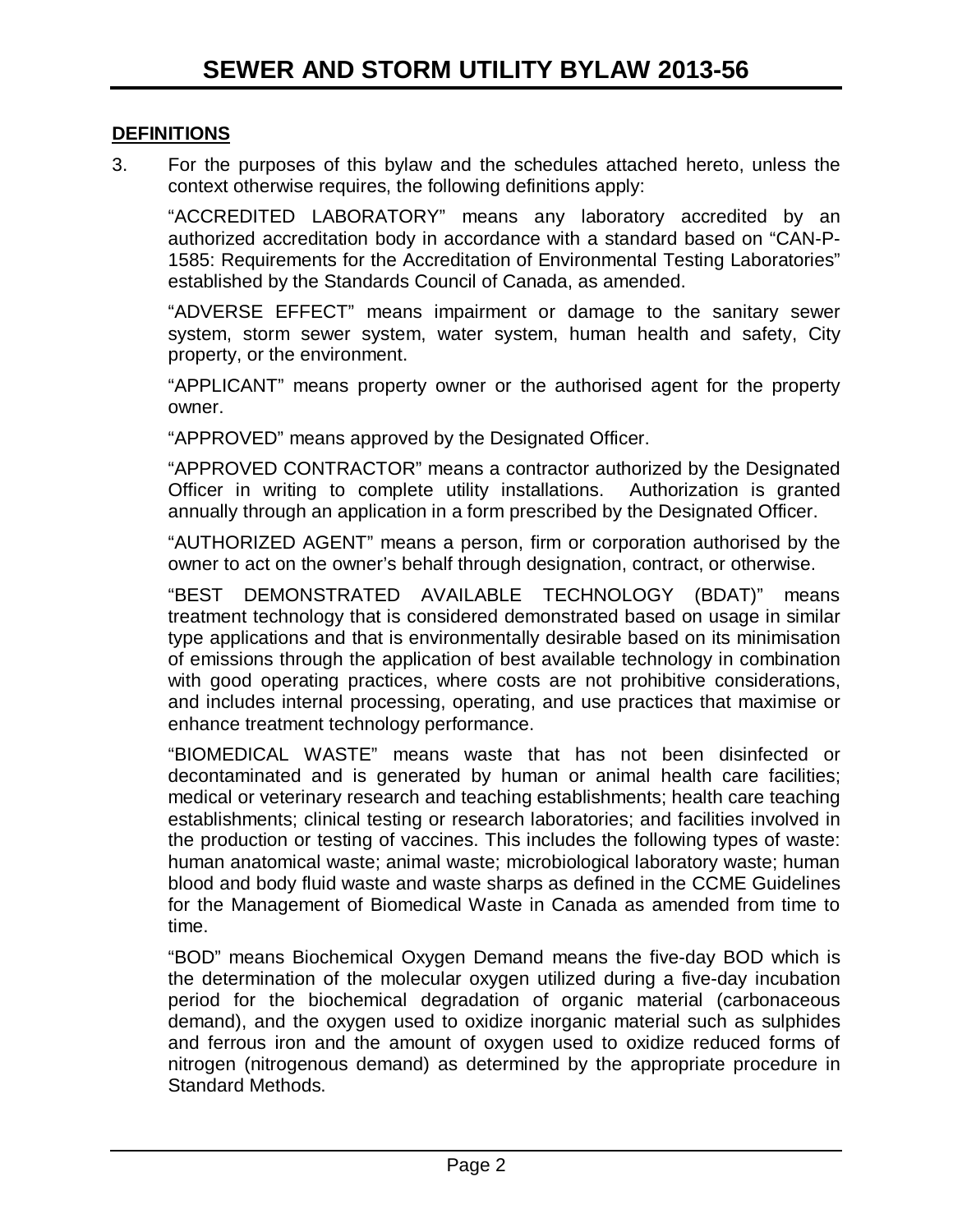"BUILDING" means a temporary or permanent structure having a roof supported by columns or walls for the shelter or enclosure of persons, animals, materials, chattels and equipment.

"BUILDING INSPECTION DEPARTMENT" means the City of Whitehorse Building Inspection Department.

"BUILDING AND PLUMBING BYLAW" means the City of Whitehorse Building and Plumbing Bylaw as amended from time to time.

"CAR WASH" means a commercial or industrial building or structure containing facilities for washing motor vehicles, including tunnel car washes, coin operated automatic car washes and coin operated self-service car washes.

"CITY" means the City of Whitehorse.

"CITY ENGINEER" means the professional Engineer employed by the City of Whitehorse, and licensed to practice in Yukon, or his/her designate.

"CITY MANAGER" means the City Manager of the City of Whitehorse or an authorised representative.

"CITY UTILITY" means the sanitary sewer system, storm sewer system and water system owned and operated by the City.

"CLEAR WATER WASTE" means any water including water from the City water distribution system to which no matter has been added.

"COD" means Chemical Oxygen Demand, being the quantity of oxygen expressed in milligrams per litre utilised in the chemical oxidation of organic matter contained in sewage as determined by standard methods.

"CONSUMER" means any person who could receive water from a City water main adjacent to his property or from a bulk water station, or discharge sewage into a City sanitary sewer adjacent to his property, or discharge trucked sewage into a sewage dumping station.

"COMPOSITE SAMPLE" means a volume of wastewater, storm water, uncontaminated water, clear-water or effluent made up of three or more grab samples that have been combined automatically or manually and taken at intervals during the sampling periods.

"COOLING WATER" means the water that is used in a process for the purpose of removing heat and that has not, by design, come in contact with any raw material, intermediate product, waste product or finished product or recirculating water that is discharge from a cooling or heating water system.

"COUNCIL" means the elected Council of the City of Whitehorse.

"CROSS CONNECTION" means any physical arrangement whereby the City water supply is connected, directly or indirectly, with any non-potable or unapproved private water supply system, sewer drain, conduit, well, pool, irrigation system, storage reservoir, plumbing fixture, or any other device which contains,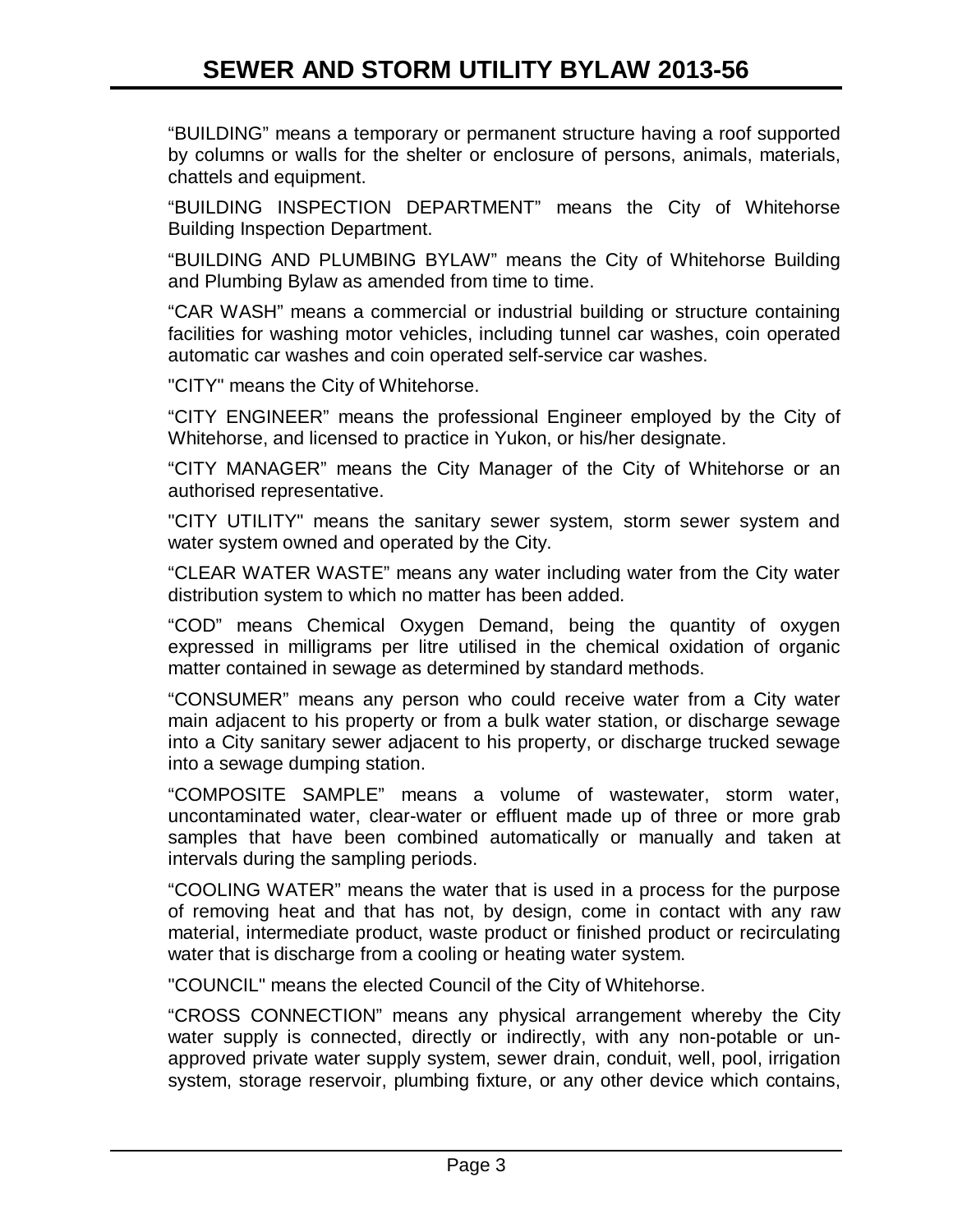or may contain, contaminated water, liquid, gases, sewage, or other wastes, or unknown or unsafe quality which may be capable of imparting contamination to the City water supply as a result of back flow.

"DESIGNATED OFFICER" means an employee of the City of Whitehorse or an authorised representative designated in writing by the City Manager to enforce this bylaw.

"DOMESTIC WASTEWATER" means wastewater that is the composite of liquid and water-carried wastes associated with the use of water for drinking, cooking, cleaning, washing, hygiene, sanitation and other domestic purposes, and which does not exceed the levels set out in Schedule C of this bylaw.

"DWELLING" means one or more rooms intended to be used as a residence by one household, each dwelling having independent living, sleeping, toilet facilities and not more than one kitchen.

"EDUCTOR DUMPING PERMIT" means an eductor dumping permit issued by the City allowing a person to release wastewater or clear water waste into the Wet Well at Marwell Lift Station.

"EROSION AND SEDIMENT CONTROL PLAN" means a plan approved by the City of Whitehorse to allow runoff from a development or construction site to be discharged to the City storm sewer system. The plan shall incorporate, as a minimum, all Standard Erosion and Sediment Control (ESC) practices as defined in this bylaw.

"FEES and CHARGES BYLAW" means the City of Whitehorse Fees and Charges Bylaw as amended from time to time.

"FREEZE PROTECTION DEVICE" means any approved device to prevent the freezing of the water service.

"GARDEN SUITE" means a secondary dwelling unit located on a lot where the principal use is single detached housing.

"GRAB SAMPLE" means a volume of wastewater, storm water, uncontaminated water or effluent which is collected over a period not exceeding fifteen minutes.

"GROUND WATER" means water beneath the earth's surfacing accumulating as a result of seepage.

"HAULED WASTEWATER" means waste removed from a wastewater system including a septic tank system, privy pit, a chemical toilet, a portable toilet or a wastewater holding tank.

"HAZARDOUS WASTE" means any substance or mixture of substances, other than a pesticide that exhibits characteristics of flammability, corrosivity, reactivity or toxicity and any substance that that been designated as a hazardous waste under the *Canadian Environmental Protection Act*, 1999, as amended, or any act passed in replacement of it.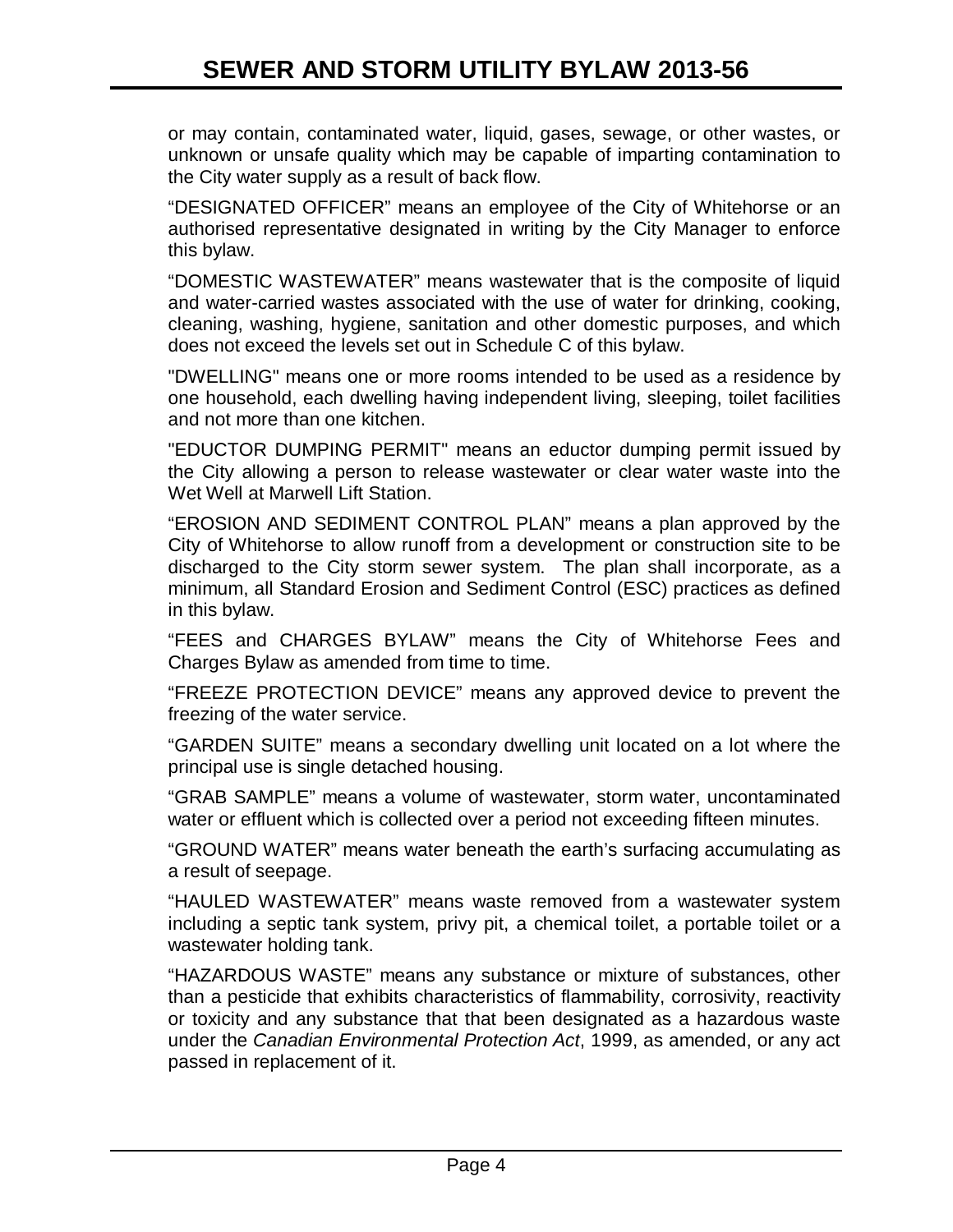"INDUSTRIAL WASTE" means waste generated by commercial or industrial activities that presents health, safety or environmental concerns, and includes but is not limited to, lime, sulphur, asbestos, contaminated soils, empty chemical containers and drums, carbon, acids, caustics, sludge, and industrial sump water, but excludes hazardous waste and biomedical waste.

"IRRIGATION" means the distribution of water to the surface or sub-surface of lawns, gardens or other areas situated outside buildings by pipes, hoses, sprinklers or any other method.

"LIST OF FEES" means Schedule A of this bylaw, a list of items for which the City may charge a fee in accordance with the Fees and Charges Bylaw.

"MATTER" means any gaseous, liquid or solid matter.

"MONITORING ACCESS POINT" means an access point, such as a chamber, in a private sewer connection to allow for observations, sampling and flow measurement of the wastewater, uncontaminated water or storm water therein.

"MUNICIPAL UTILITIES" means a system or facility that is used to provide any of the following things for the public: water, sewage treatment and disposal, public transportation, heat, waste heat, and waste management; and a service or product that is provided for public consumption, benefit, convenience, or use.

"OIL and GREASE" means n-hexane extractable matter such as fats, waxes, and oils as determined by standard methods.

"OWNER" means the person, persons, or corporation who has by law the management, control, custody or use of the lot, and includes an authorised agent.

"OVER STRENGTH MATTER" means waste concentrations in excess of the concentrations specified in Schedule C of this bylaw, and less than the concentrations specified in Schedule B of this bylaw.

"OVER STRENGTH SURCHARGE" means the charge per kilogram per cubic meter, as specified in the Fees and Charges Bylaw to be charged to a consumer who releases waste water to the sanitary sewer system that exceeds the standards set in Schedule C of this bylaw.

"PATHOLOGICAL WASTE" means pathogenic or disease-producing organisms.

"PCB WASTE" means polychlorinated biphenyl waste.

"PERMIT TO DISCHARGE" means a sanitary sewer discharge permit issued by the City allowing a person to release wastewater or clear water waste to the sanitary sewer, or a storm sewer discharge permit issued by the City allowing a person to release storm water, sub-surface water or clear water waste to the storm sewer.

"PERSON" means any legal entity including a partnership, corporation, trust, union etc. as defined in the *Yukon Interpretations Act.*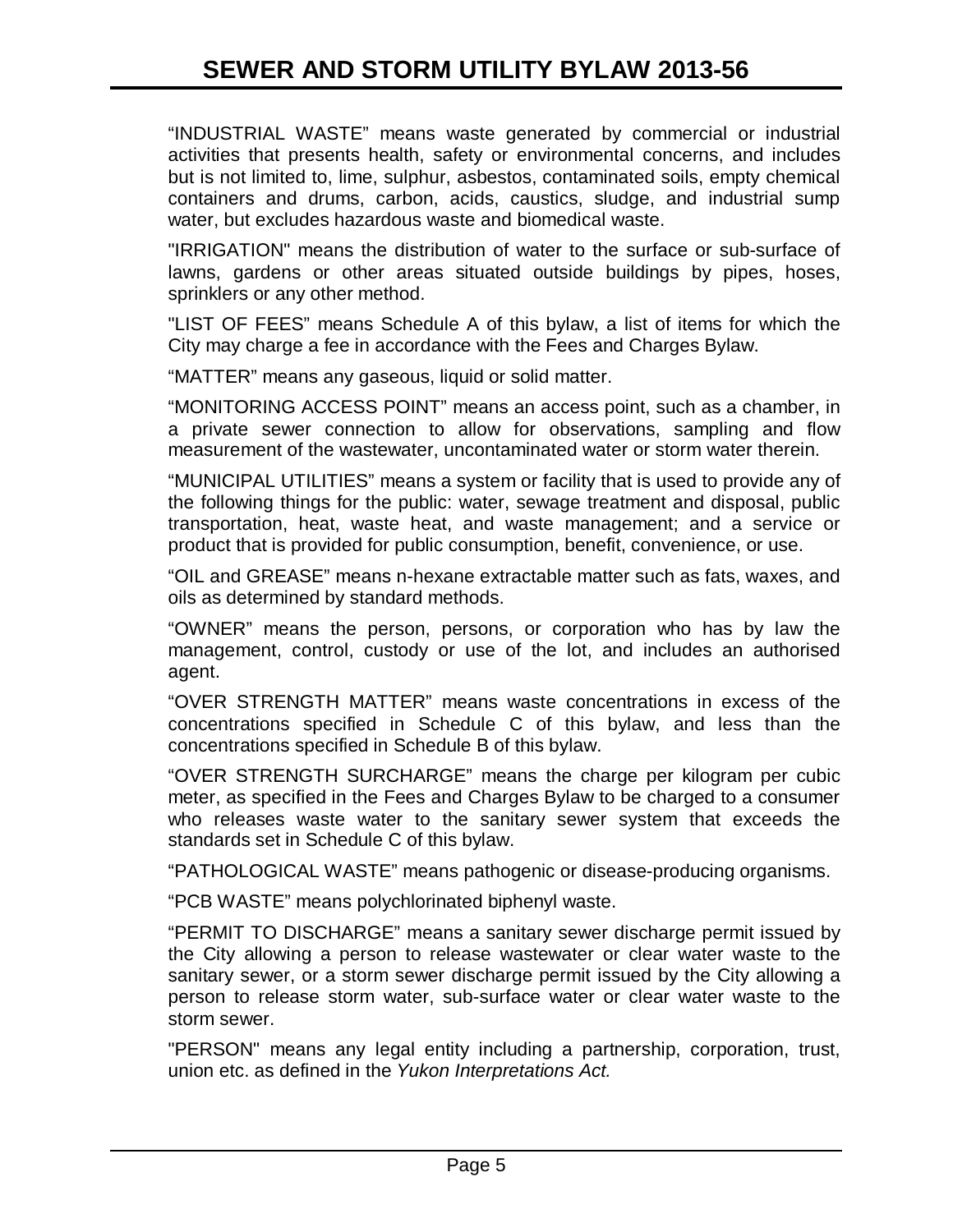"PESTICIDE" means a pesticide regulated under the Pest Control Products Act.

"PHENOLS" means the hydroxyl derivatives of benzene.

"PHOSPHOROUS" means phosphorous expressed in milligrams per litre as determined by Standard Methods.

"PLAN OF RECORD" means record drawings produced and signed by a qualified individual showing the actual locations, dimensions, materials and construction details of the sewer or storm system.

"PLUMBING DEVICE" means any type of plumbing apparatus, fitting, fixture, piping, or hardware located in a dwelling, building or on private property.

"PREMISES" means an area of land, including a lot or parcel of land with or without buildings.

"PRE-TREATMENT" to use an industrial or commercial wastewater treatment facility designed to remove sufficient pollutants from the waste stream to allow compliance with the effluent limits established in Schedules B or C of this bylaw.

"PRIVATE SERVICE" means the portion of sanitary sewer, storm sewer or water service located between the property line and the building being serviced and maintained by the owner.

"PROPERTY" means a piece of real estate, a lot defined by property lines.

"PROPERTY LINE" means a line which defines the perimeter of a lot which is legally defined either by registered plan or description.

"REGISTERED OWNER" means any person registered as the owner of real property in the Land Titles Office for the Yukon Land Registration District.

"RELEASE" means to directly or indirectly conduct matter to the sanitary sewer system, storm sewer system, or any water course by spilling, discharging, depositing, abandoning, depositing, leaking, seeping, pouring, draining, emptying or by any other means.

"REMEDIATION SITE" means a site where a soil contaminant has been identified and has been, is being, or is planned to be removed or treated by remedial activity.

"RESTRICTED WASTE" means waste concentrations in excess of the concentrations specified in Schedule B of this bylaw.

"SANITARY SEWER" means a pipe or conduit installed in the street that carries waste water, ground water, uncontaminated processor cooling water, but not storm drainage water or sub-surface water from foundation drains.

"SANITARY SEWER DISCHARGE PERMIT" means a permit issued by the Designated Officer that allows a person, subject to certain terms and conditions, to release water or wastewater to the City sanitary sewer.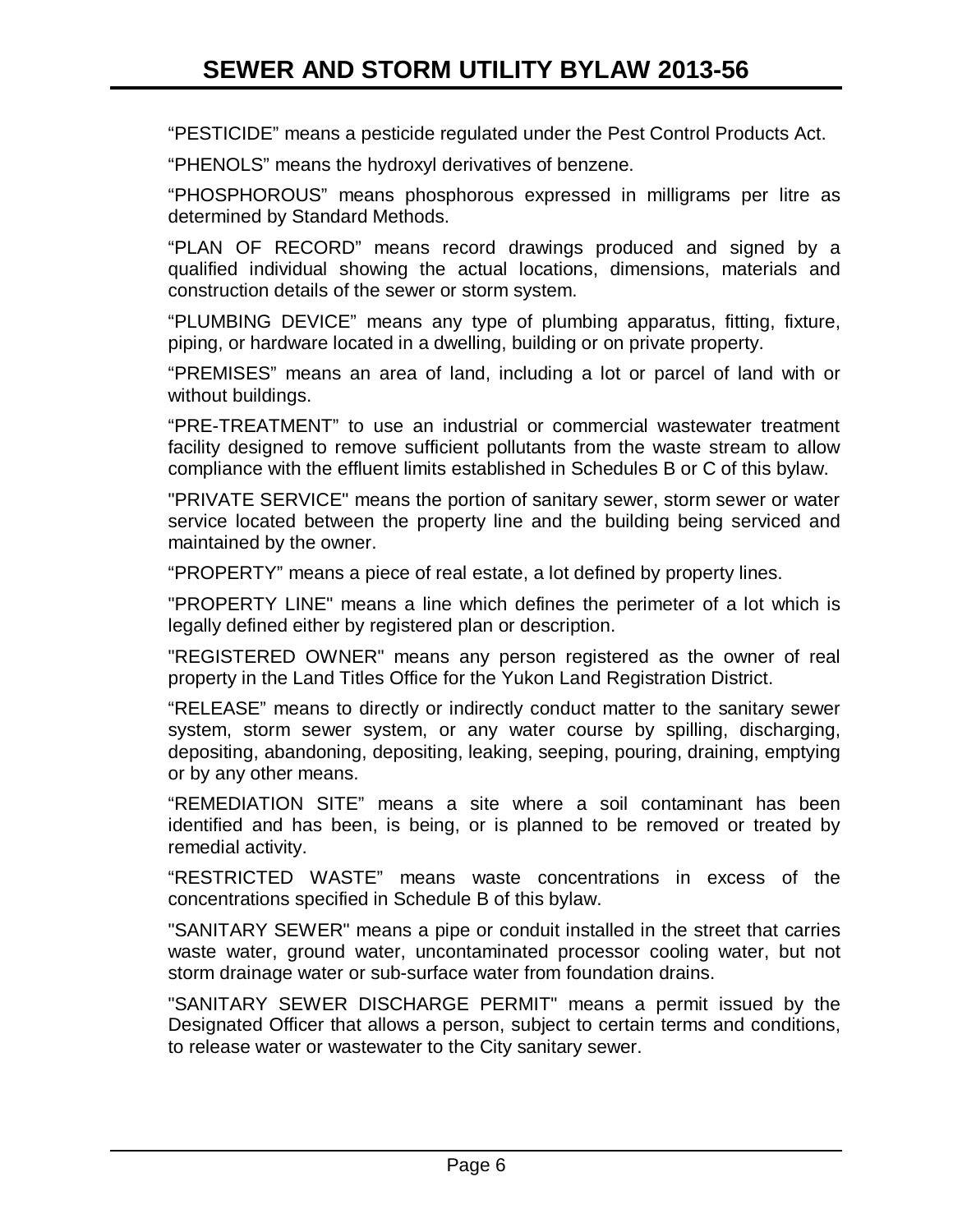"SANITARY SEWER PROHIBITED MATERIAL" means any substance that may, directly or indirectly, obstruct the flow of water within the sanitary sewer or may have a negative impact and includes, but is not limited to:

- (1) soil, sediment, or other solid matter;
- (2) cooking oil and grease;
- (3) groundwater;
- (4) storm drainage water;
- (5) super-chlorinated water;
- (6) animal waste, dead animals or animal parts;
- (7) gasoline, diesel fuel, motor oil, transmission fluid, and antifreeze;
- (8) solvents;
- (9) paint;
- (10) cement or concrete wastes;
- (11) sawdust, wood, fibreboard or construction material;
- (12) yard waste;
- (13) pesticides, herbicides or fertilizers;
- (14) Biomedical Waste;
- (15) Hazardous Waste;
- (16) Industrial Waste;
- (17) soaps or detergents; and
- (18) fish and aquatic fauna and flora.

"SANITARY SEWER SERVICE" means the pipe used or intended to be used to conduct waste water, ground water, uncontaminated processor cooling water, but not storm water or sub-surface water from foundation drains, from one building only on one lot to a sanitary sewer.

"SANITARY SEWER SYSTEM" means all sanitary sewers, sanitary lift stations, the waste water treatment facilities, outfalls and all associated appurtenances.

"SEDIMENT INTERCEPTOR" means an interceptor designed to prevent any sediment from maintenance garages, carwashes or commercial parking lots passing into the sanitary sewer or storm sewer system.

"SERVICE FAILURE or INTERRUPTION" means the failure of a sanitary sewer service, storm sewer service or water service to work properly as a result of blockage, damage or freezing.

"SERVICING STANDARDS MANUAL" means the City of Whitehorse Servicing Standards Manual or as amended from time to time.

"SEWAGE" see definition for wastewater

"SHUT OFF" means an interruption in or discontinuance of the supply of water or sewer service authorised by the City.

"SPECIAL WASTE" means any substance or group of substances so designated by the Special Waste Regulations of the Yukon Environment Act as amended or any act passed in replacement of it.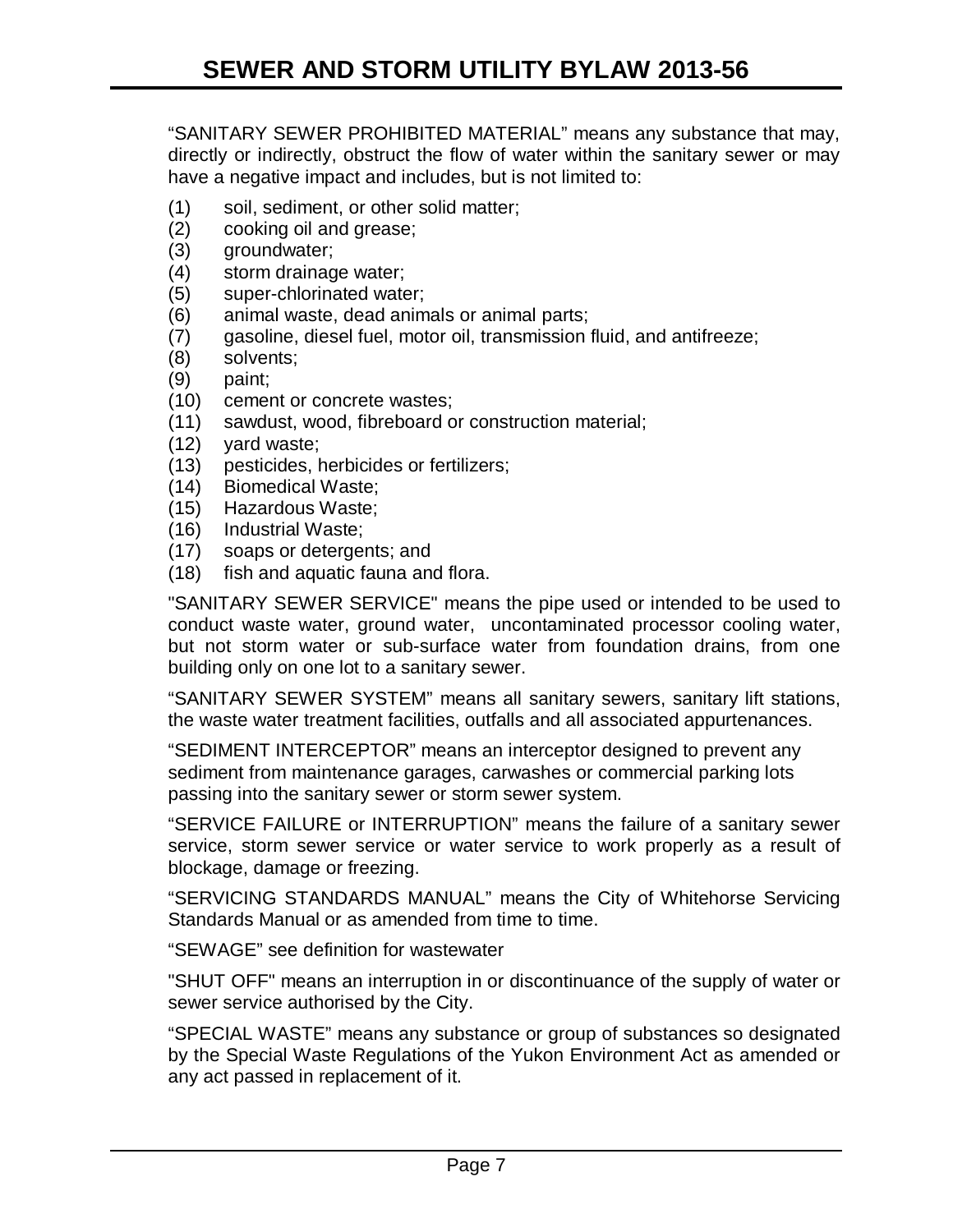"SPILL" means a direct or indirect discharge into the wastewater works, storm sewer or the natural environment which is abnormal in quantity or quality in light of all the circumstances of the discharge.

"STANDARD EROSION AND SEDIMENT CONTROL PRACTICES" means retaining existing vegetation and ground cover where possible; installing and maintaining sediment trapping devices or filter fabric bags inside catch basins and exposed manholes that may collect runoff from construction sites; diverting runoff away from cleared areas by the use of low berms; keeping sand, gravel, concrete mix and spoiled material off paved surface areas; and re-vegetating, covering or mulching disturbed areas as soon as practically possible.

"STANDARD METHODS" means a procedure or method set out in the latest version of Standard Methods for the Examination of Water and Wastewater, published jointly by the American Water Works Association and the Water and the Water Pollution Control Federation.

"STORM SEWER" means a pipe, conduit or ditch installed in the street for the collection and transmission of storm water, sub-surface water and clear-water wastes.

"STORM SEWER DISCHARGE PERMIT" means a permit issued by the Designated Officer that allows a person, subject to certain terms and conditions, to release storm water, sub-surface water or clear-water waste to the City storm sewer.

"STORM SEWER PROHIBITED MATERIAL" means any substance that may, directly or indirectly, obstruct the flow of water within the storm sewer or may have a negative impact on the environment or a water course and includes, but is not limited to:

- (1) soil, sediment, waste or other solid matter;
- (2) faecal matter, animal waste, dead animals or animal parts;
- (3) cooking oils and greases
- (4) super-chlorinated water
- (5) gasoline, diesel fuel, motor oil, transmission fluid, and antifreeze;
- (6) solvents;
- (7) paint;
- (8) cement or concrete wastes;
- (9) sawdust, wood, fibreboard or construction material;
- (10) yard waste;
- (11) pesticides, herbicides or fertilizers;
- (12) biomedical waste;
- (13) hazardous waste;
- (14) industrial waste;
- (15) soaps or detergents;
- (16) water from hot tubs; and
- (17) fish and aquatic fauna and flora.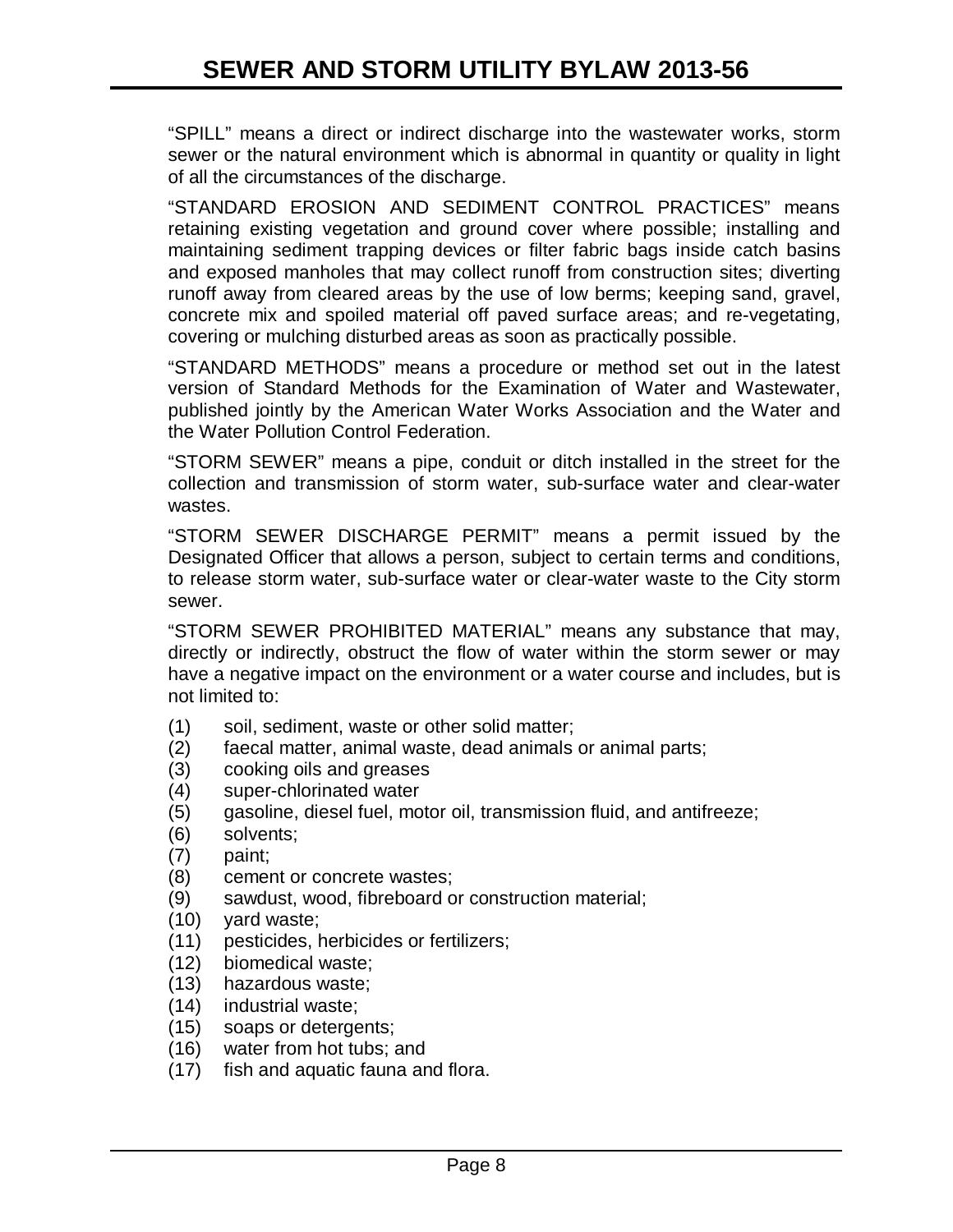"STORM SEWER SERVICE" means the pipe used or intended to be used to conduct storm water, sub-surface water and clear-water wastes from a building or site to a storm sewer.

"STORM SEWER SYSTEM" means the sewer for the collection and transmission of uncontaminated water, storm water, drainage from land or from a watercourse or any combination thereof, and includes storm sewers, ditches, storm water lift stations, storm water management facilities, outfalls and all associated appurtenances.

"STORM WATER" means surface run-off water which is the result of natural precipitation.

"STORM WATER MANAGEMENT FACILITY" means an impoundment and associated appurtenances and controls for the containment, detention or retention of storm water.

"STREET" shall include all highways, roads, lanes, alleys, avenues, easements, thoroughfares, utility lots, drives, bridges and ways of public nature, sidewalks, boulevards, parks, public squares and other public places unless the contrary is expressed or unless such construction would be inconsistent with the context of this bylaw.

"SUB-SURFACE WATER" means water at a depth of not more than 15 metres beneath the surface of the ground and includes foundation drainage.

"SUMP" means a facility on the connection to the sanitary sewer system or storm sewer system for trapping oil, grease, or solids before discharge to the sanitary sewer or storm sewer system and which requires regular cleaning to remove such items.

"SUPER CHLORINATED WATER" means water containing excessive amounts of chlorine as would result from dis-infection of water mains.

"TERMINATION WORK" the permanent shut off of a water and or sewer service.

"TKN" means Total Kjeldahl Nitrogen being the sum of organic and ammonia nitrogen, expressed in milligrams per litre as determined by standard methods.

"TSS" means Total Suspended Solids being solids that are contained in the water or wastewater expressed in milligrams per litre as determined by standard methods.

"WASTEWATER" means the composite of water and water carried wastes from residential, commercial, industrial or institutional premises or any other source.

"WASTEWATER TREATMENT FACILITY" means any structure or thing used for the physical, chemical, biological treatment of waste water.

"WATERCOURSE" means a channel, ditch or depression, either natural or artificial, in which a flow of water occurs, either continuously or intermittently.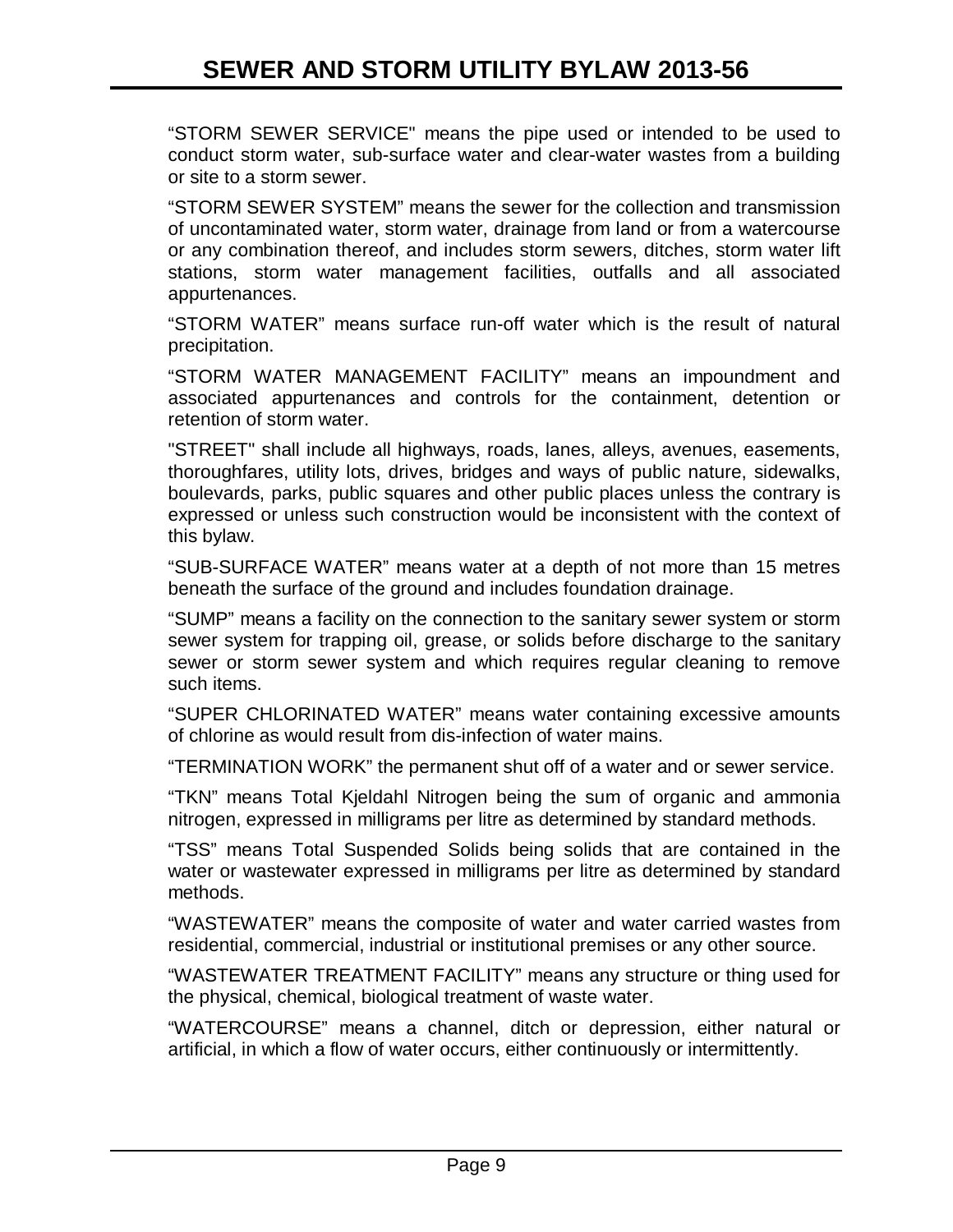"ZONING BYLAW" means the City of Whitehorse Zoning Bylaw as amended from time to time.

#### **OPERATION OF THE CITY UTILITY**

- 4. The operation of the City Utility shall be under the management and control of the Designated Officer.
- 5. The Designated Officer shall manage the City Utility under the direction of the City Manager and/or Council.
- 6. The Designated Officer is authorised to shut down the water system and/or mechanically plug the storm or sanitary sewer system and/or lockout private pumps that discharge into the storm or sanitary sewer system to any consumer in accordance with any relevant section of this bylaw provided that notice is given when it is practical to do so. Notice of shut off shall be as follows:
	- (1) Emergency repairs no notice required,
	- (2) Scheduled repair work 12 hours written notice,
	- (3) Shut down for non-compliance with the bylaw 14 days written notice.
- 7. Should a consumer wish to appeal a decision made by the Designated Officer, they shall submit such an appeal in writing to the City Manager within seven days of the occurrence of the decision.

#### **GENERAL RESTRICTIONS ON USERS**

- 8. No person, except those authorised in writing by the Designated Officer, shall:
	- (1) Use, obstruct or impede access to the City Utility, or any portion thereof, in any manner;
	- (2) Drill, cut, connect, join, excavate, bury, disturb or otherwise interfere with the City Utility;
	- (3) Enter into any City Utility structure whether underground or above ground or any Utility compound whether it is fenced or not;
	- (4) Alter, remove, or destroy any facilities or sites specifically designed to store storm water;
	- (5) Alter, remove, or destroy pre-treatment facilities or spill containment facilities required by the Designated Officer that were constructed under the approval of the City.
- 9. No person shall cause, permit or allow the release of clear water waste so that it runs to waste, whether by reason of leakage from underground piping, faulty plumbing, or otherwise unless the release of water to waste is necessary and approved in writing by the Designated Officer to prevent the water service from freezing, or a permit to discharge has been issued by the Designated Officer.
- 10. No person shall release or permit the release of any over strength matter, restricted waste, or sanitary sewer prohibited material to the sanitary sewer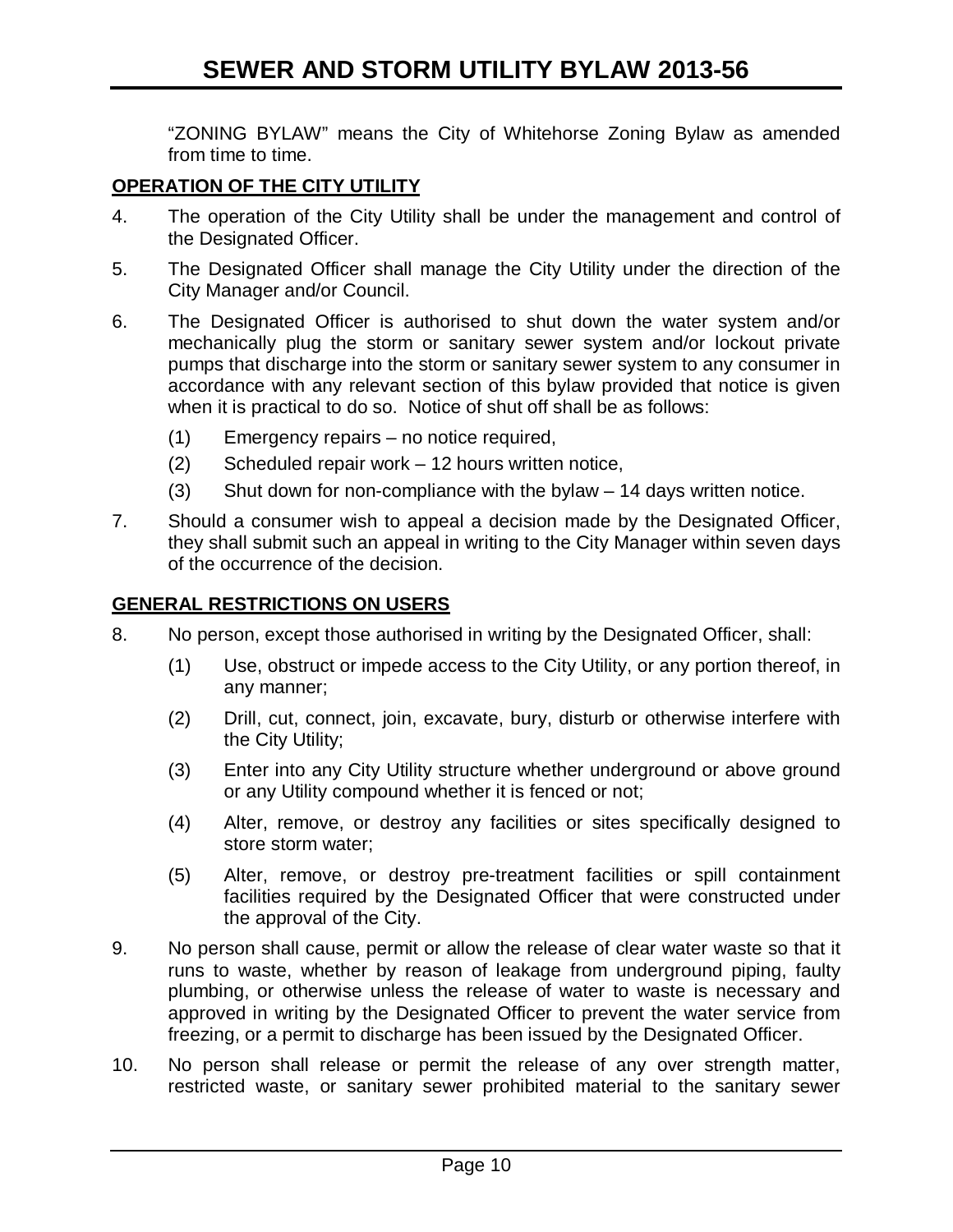unless a sanitary sewer discharge permit has been issued by the Designated Officer authorizing the release.

- 11. No person shall release or permit the release of any over strength matter, restricted waste, or storm sewer prohibited material to the storm sewer.
- 12. The Designated Officer may, at such times and for such length of time as is required, restrict or prohibit sewage generation as necessary to effect repairs.

## **THE SANITARY SEWER AND STORM SEWER SYSTEM**

- 13. Any private storm sewer system connected to the City storm sewer system or any private sanitary sewer system connected to the City sanitary sewer system shall conform to the most recent City Servicing Standards Manual.
- 14. Prior to use or activation of any private storm sewer system connected to the City storm sewer system, or any private sanitary sewer system connected to the City sanitary sewer system, the owner or developer shall submit a Plan of Record to the City Engineer for approval.
- 15. The Designated Officer may, as a condition of connection to the City utility, inspect the property or premises of any person who applies to the City for such service in order to determine if it is appropriate to allow connection to such property or premises and whether such premises comply with the relevant City bylaws.
- 16. Where water or waste which
	- (1) is hazardous or creates an immediate danger to any person;
	- (2) endangers or interferes with the operation of the storm sewer system or sanitary sewer system;
	- (3) causes or is capable of causing an adverse effect; or
	- (4) is a sanitary sewer prohibited material or storm sewer prohibited material;

is discharged into the City sanitary sewer or storm sewer system, the Designated Officer may, in addition to any other remedy available, disconnect, plug or seal off the service discharging the unacceptable water or waste into the sanitary sewer or storm sewer system, or take such other action as is necessary to prevent such water or waste from entering the sanitary sewer or storm sewer systems.

17. The Designated Officer may, with the permission of the owner, inspect the premises in order to perform any inspection or testing of equipment, piping or fixtures in or on such premises in order to determine whether this bylaw is complied with, and in the event that such owner fails to provide proof of compliance or refuses to give such permission, the supply of water to those premises may be shut off upon 14 days written notice.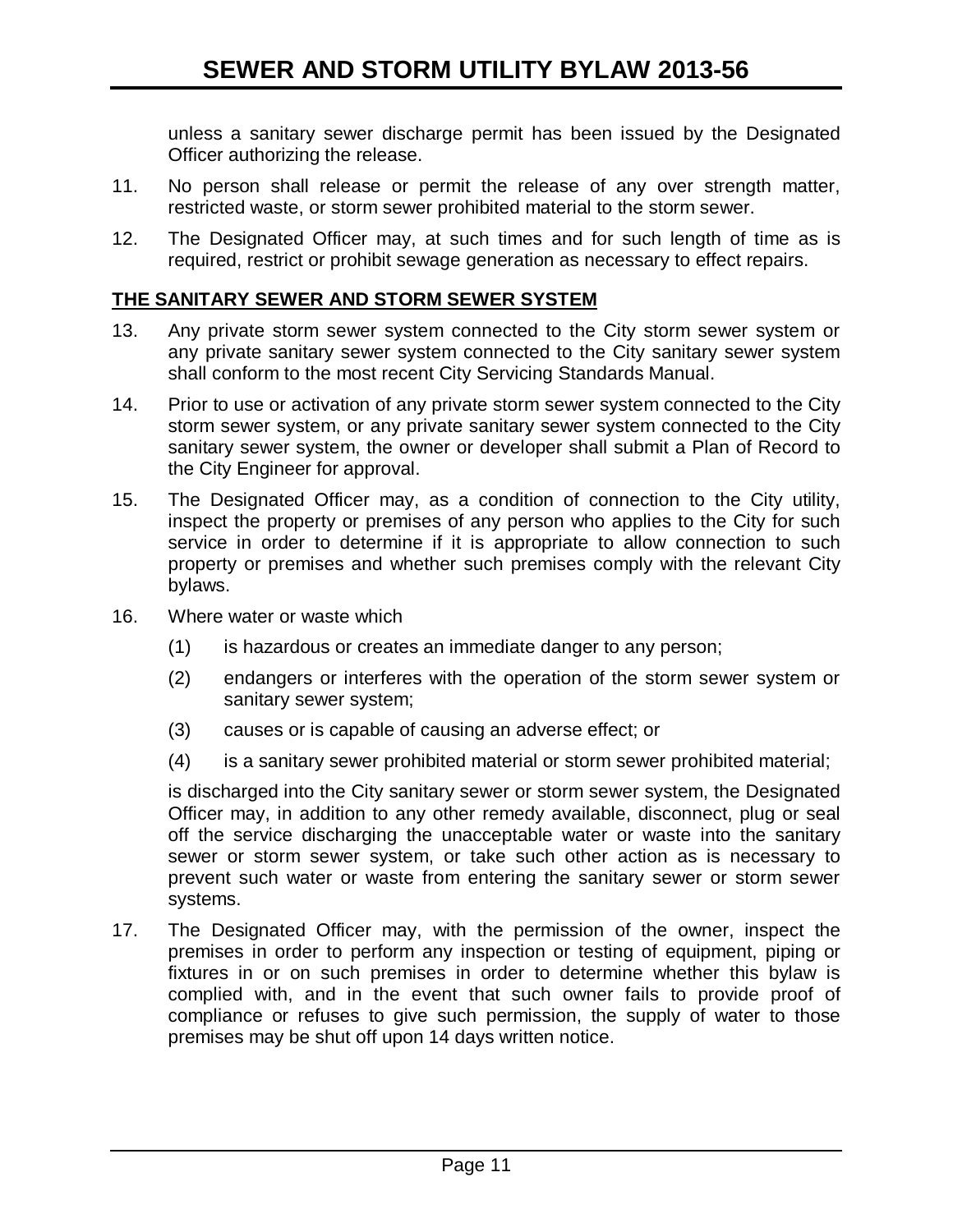#### **SANITARY SEWER AND STORM SEWER SERVICES**

- 18. The provision of sanitary sewer and storm sewer services to the consumer or owner shall at all times be subject to the terms and conditions set out in this bylaw and the charges designated in the Fees and Charges Bylaw.
- 19. Applications for sanitary sewer or storm sewer service connection, termination or alteration shall be made in writing to the Designated Officer not less than 14 working days before the service is required, and in such form as is prescribed.
- 20. The applicant for a sanitary sewer or storm sewer service shall hire an approved contractor to complete service installation and/or alteration work, including the portion from the property line to the sewer or storm main. Should an approved contractor not be available, the applicant may request that the portion of work on City property be completed by the City. The applicant shall be responsible for all costs associated with service installation or alteration work. Contractors seeking approved contractor status shall apply in writing on a form approved by the Designated Officer. Contractor approvals are valid for the application year only and may be cancelled at any time for just cause.
- 21. Where an applicant has requested a service termination the City shall cap the storm or sewer service lines or decommission the service as soon as reasonably practicable. The applicant shall continue to pay the water and sewer charges specified in the Fees and Charges Bylaw until the termination has been completed and shall pay the costs of service termination as designated in the Fees and Charges Bylaw.
- 22. Service connections shall not cross property lines between adjacent private properties except by legally registered easement plans and agreements.
- 23. There shall be no more than one sewer service connection to each property except as approved in writing by the Designated Officer.
- 24. All proposed sewer service connections for garden suites shall be approved by the Designated Officer prior to installation.

#### **PLUMBING: General**

- 25. The Designated Officer has the right of access to any building or premise provided with a sump, sediment interceptor, or oil/water separator for the purposes of inspection and testing.
- 26. All plumbing connected to the City utility shall conform to the *Building Standards Act* and the City Building and Plumbing Bylaw.
- 27. No person shall install or operate within the City, any waste grinding devices for domestic, industrial, commercial or institutional purposes, the effluent from which will discharge directly or indirectly into a sanitary or storm sewer.
- 28. Commercial garages, service stations, or businesses that wash or lubricate motor vehicles or businesses that wash aggregates or soils shall be equipped with a readily accessible sand trap and sump and such sand trap and sump shall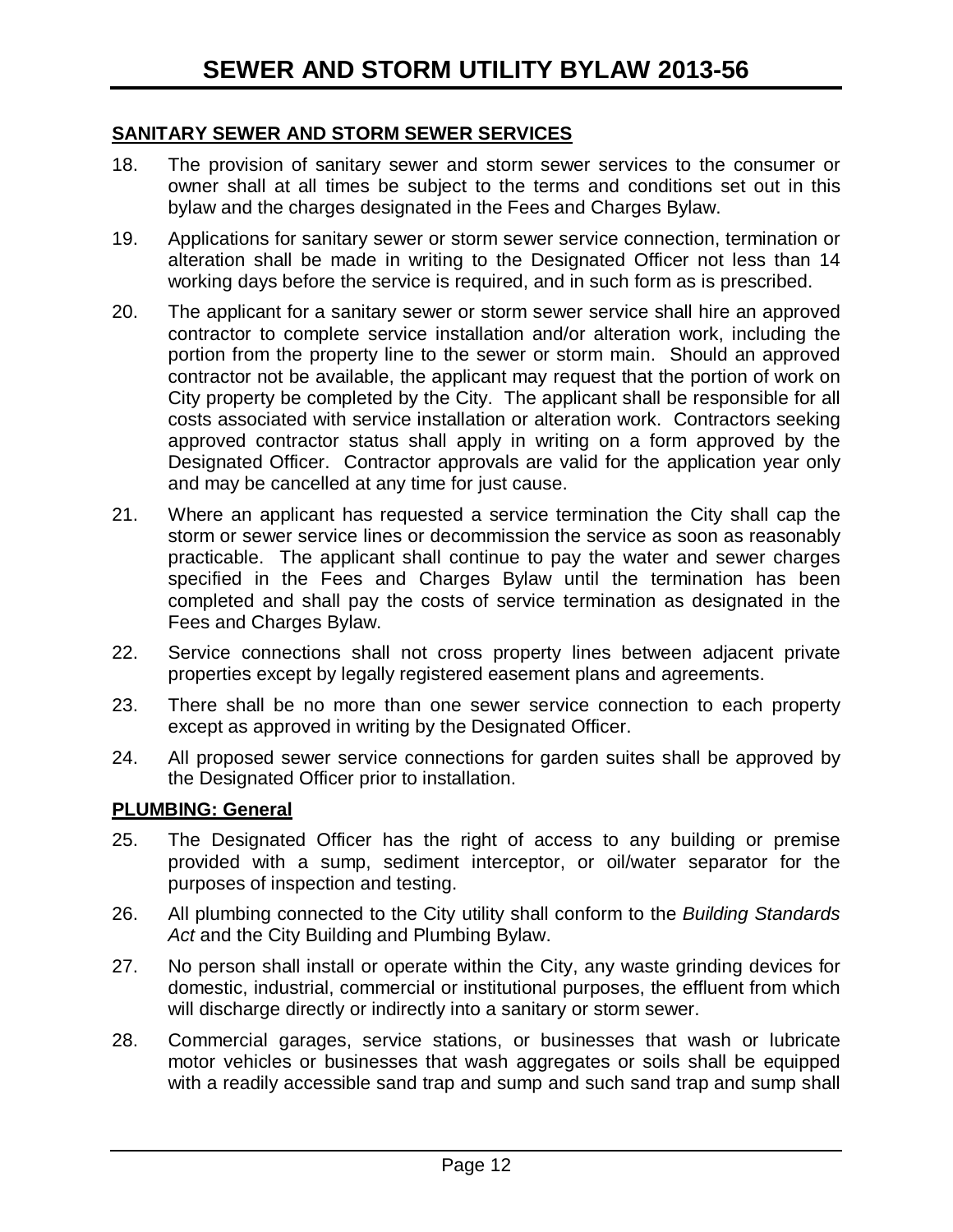be maintained in good working order. The design of such sand trap and sump shall be approved by the Designated Officer.

#### **PLUMBING: Vehicle and Equipment Oil/Water Separators**

- 29. Commercial garages, service stations, or businesses that maintain, wash or lubricate motor vehicles where discharge is directly or indirectly connected to the City sanitary sewer or storm sewer system shall install an oil/water separator designed to prevent motor oil and lubricating grease from passing into the sanitary sewer or storm sewer in excess of limits set out in Schedule B of this bylaw.
- 30. The owner or operator of the premises as set out in section 29 of this bylaw shall operate and properly maintain an oil/water separator in any piping at its premises that connects directly or indirectly to the City sanitary sewer or storm sewer system. The oil/water separator shall be installed in compliance with the most current requirements of the Canadian Building Code, and installed and maintained as per Best Management Practices for Automotive Repair Operations that discharge to a sanitary sewer system by the Canadian Petroleum Products Institute (CPPI).
- 31. No commercial garage, service station or business that maintain, wash or lubricate motor vehicles and where discharge is directly or indirectly connected to the City sanitary sewer or storm sewer system shall allow sump wastewater to be discharged to the City sanitary sewer or storm sewer system without prior written approval from the Designated Officer.
- 32. A maintenance schedule and record of maintenance shall be available to the Designated Officer upon request for each oil/water separator installed. Maintenance records must be retained for a minimum two year period.

#### **PLUMBING: Food Related Grease Interceptors**

- 33. Every owner or operator of a restaurant or other industrial, commercial or institutional premises where food is cooked, processed or prepared, for which the premises is connected directly or indirectly to a sanitary sewer, shall take all necessary measures to ensure that oil and grease are prevented from entering the sanitary sewer in excess of the provisions of this bylaw. Grease interceptors shall not discharge to the storm sewer.
- 34. The owner or operator of the premises in section 33 of this bylaw shall install, operate and properly maintain a grease interceptor in any piping system at its premises that connects directly or indirectly to the City sanitary sewer, according to the manufacturer's recommendations. Traps should be cleaned before the thickness of the organic material and solids residuals is greater than twenty-five percent of the available volume; cleaning frequency should not be less than every four weeks and the maintenance schedule must be posted in the workplace in proximity to the grease interceptor. The installation of the oil and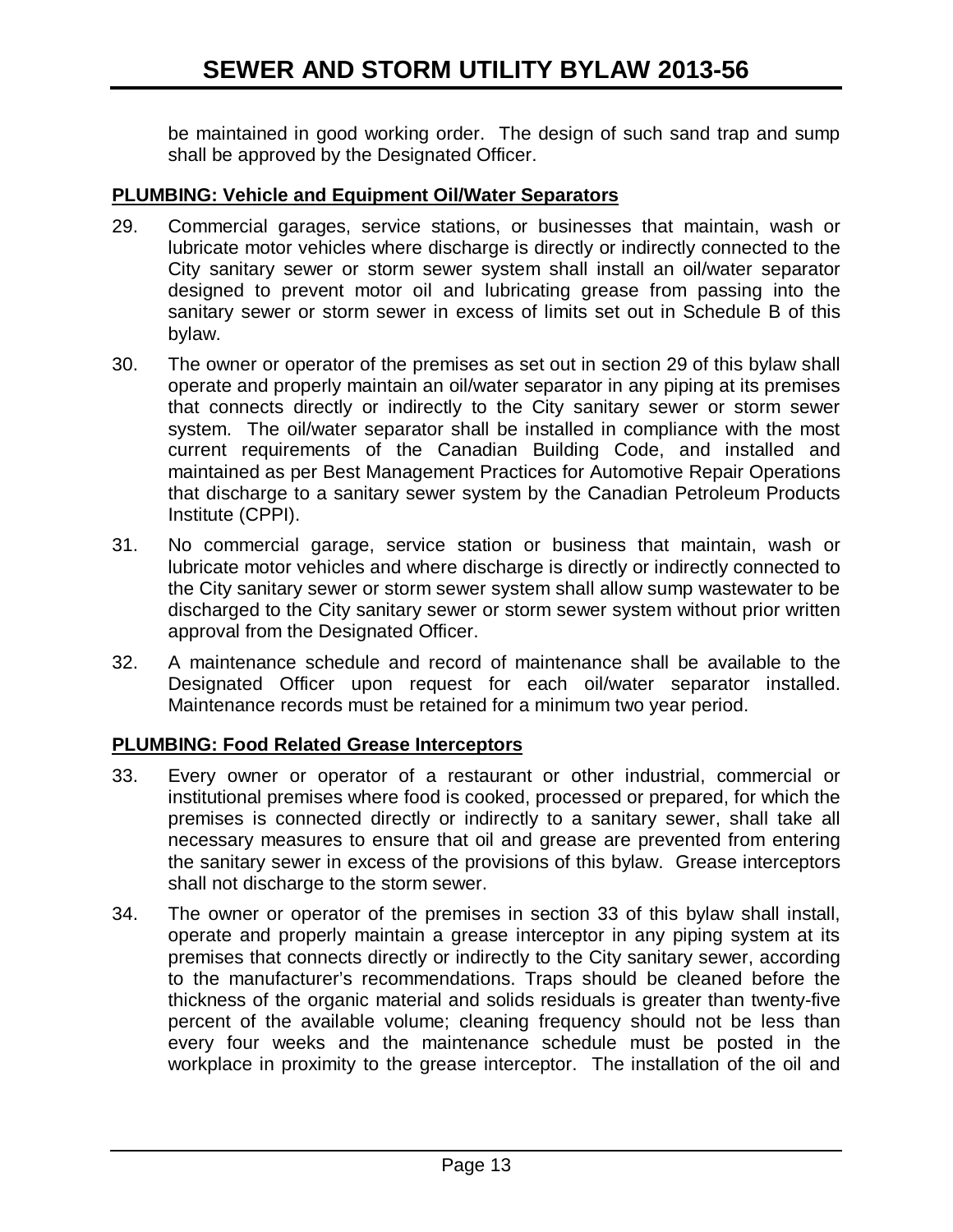grease interceptor shall meet the requirements of the National Plumbing Code of Canada and Canadian Standards Association CAN/CSA B-481.2, as amended.

- 35. Emulsifiers shall not be discharged to the City sanitary sewer or storm sewer system. No person shall use enzymes, bacteria, solvents, hot water or other agents to facilitate the passage of oil and grease through a grease interceptor.
- 36. A maintenance schedule and record of maintenance shall be available to the Designated Officer upon request for each oil and grease interceptor installed. Maintenance records must be retained for a minimum two year period.

#### **PLUMBING: Dental Waste Amalgam Separator**

- 37. Every owner or operator of premises from which dental amalgam may be discharged directly or indirectly into a sewer shall install, operate and properly maintain dental amalgam separators with at least 95% efficiency in amalgam weight and certified ISO 11143 – "Dental Equipment: Amalgam Separators", in any piping system at its premises that connect directly or indirectly to a sewer by no later than December 31, 2013.
- 38. A maintenance schedule and record of maintenance shall be available to the Designated Officer upon request for each dental and waste amalgam separator installed. Maintenance records must be retained for a minimum two year period.

#### **FREEZE PROTECTION**

- 39. The responsibility for the supply, operation, installation, maintenance and all capital and operating costs of freeze protection devices and methods is the responsibility of the owner. Approved bleeders for sewer service freeze protection shall not be altered without the approval of the Designated Officer.
- 40. The owner shall protect the sanitary sewer service and storm sewer service from blockage or damage due to freezing. Freeze protection devices or methods shall be installed or employed in accordance with the Servicing Standards Manual and to the satisfaction of the Designated Officer.
- 41. Service interruption caused by freezing shall be addressed as specified in section 97 of this bylaw.
- 42. Sanitary sewer services and storm sewer services shall be insulated in accordance with the Servicing Standards Manual.
- 43. The Designated Officer has the right of access to any building or premise provided with a freeze protection device for the purposes of inspection and testing.

#### **PRIVATE STORM AND WASTEWATER DISPOSAL SYSTEMS**

44. The owner may install at his own expense a private storm water or wastewater disposal system only when there is no City storm sewer or sanitary sewer available. The owner of the private system shall at the owner's expense: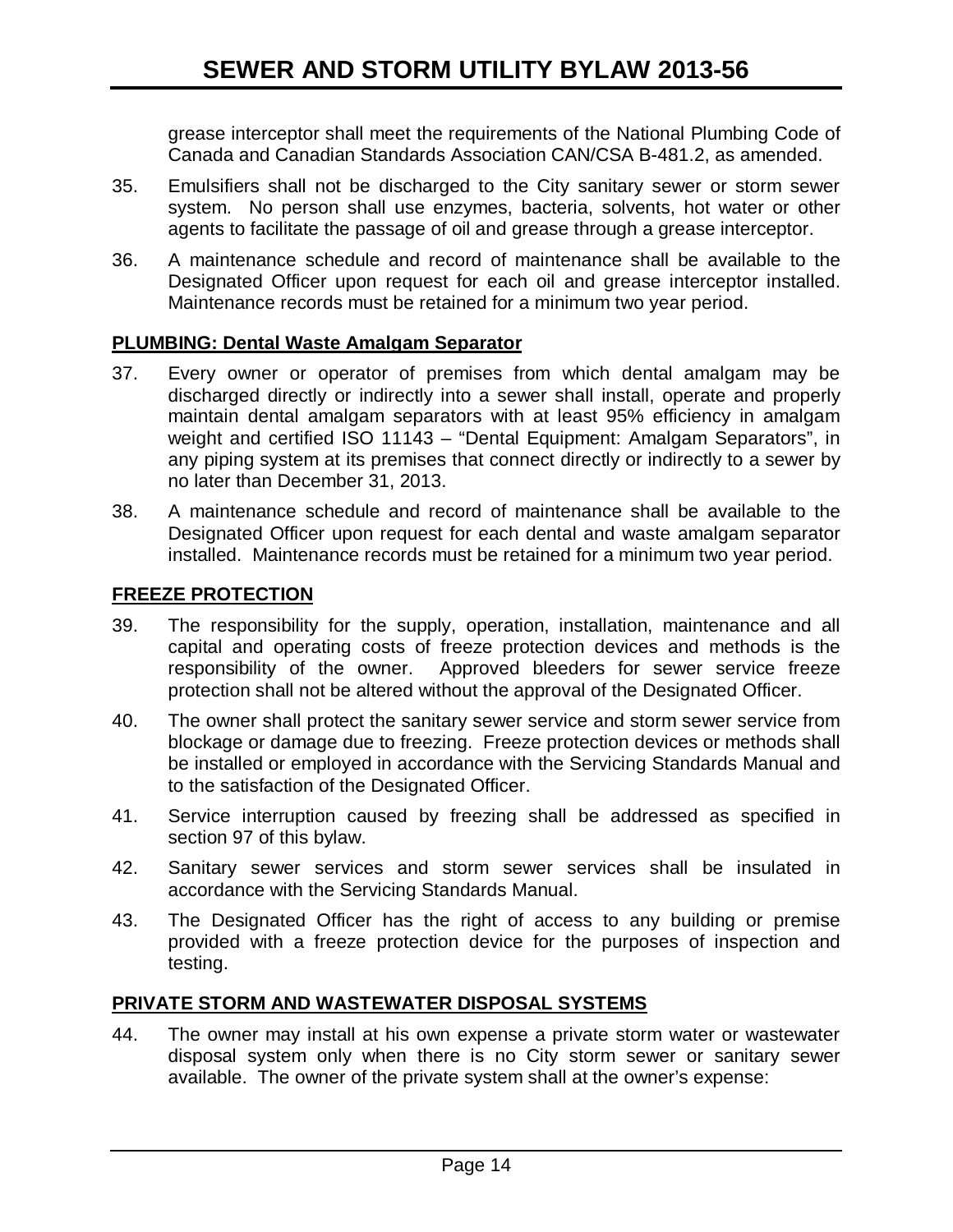- (1) Provide plans, specifications and other information considered necessary by the Designated Officer,
- (2) Construct the system in accordance with all applicable statutes, regulations and/or the City Servicing Standards Manual to the satisfaction of the Designated Officer.
- 45. The owner of commercial, industrial, institutional and multi-family premises with more than four units shall provide private drainage for storm water run-off from roofs, parking areas, storage areas, paved areas and courtyards.
- 46. The owner shall connect the private storm water drainage system to:
	- (1) A storm sewer where available, or
	- (2) Directed into on-site landscaping or on-site drainage structure that has been approved by the Designated Officer, or
	- (3) Directed into a location designated by the Designated Officer, or
	- (4) At such time as a storm sewer becomes available in the City right-of-way adjacent to the property, the Designated Officer may require connection of the private storm sewer at the owner's cost.
- 47. Combined sanitary and storm sewer systems shall not be utilized.

#### **MONITORING ACCESS POINTS**

- 48. The owner of a commercial, institutional, or industrial premises or multi-family residential building with one or more connections to a sewer or storm system may be required to install and maintain in good repair in each connection, a suitable monitoring access point to allow observation, sampling and flow measurements of the wastewater, uncontaminated water or Storm Water therein as required by the Designated Officer.
- 49. The monitoring access point shall be on the property of the owner in a location approved by the Designated Officer.

#### **SEDIMENT INTERCEPTORS**

- 50. Every owner or operator of a premises having a potential for hydrocarbon or other pollution or a heavy sediment loading, such as vehicle wash establishments, parking lots with 40 or more parking stalls, or high traffic areas such as drive thru lanes from which sediment may directly or indirectly enter a storm sewer, shall take all necessary measures to ensure that such sediment or pollution is prevented from entering the City storm or sanitary sewer in excess of the limits in this bylaw.
- 51. Catch basins installed on private property for the purposes of collecting storm water and carrying it into the storm sewers shall be equipped with a Sediment Interceptor and the installation of these catch basins on private property shall comply with the most recent Servicing Standards Manual.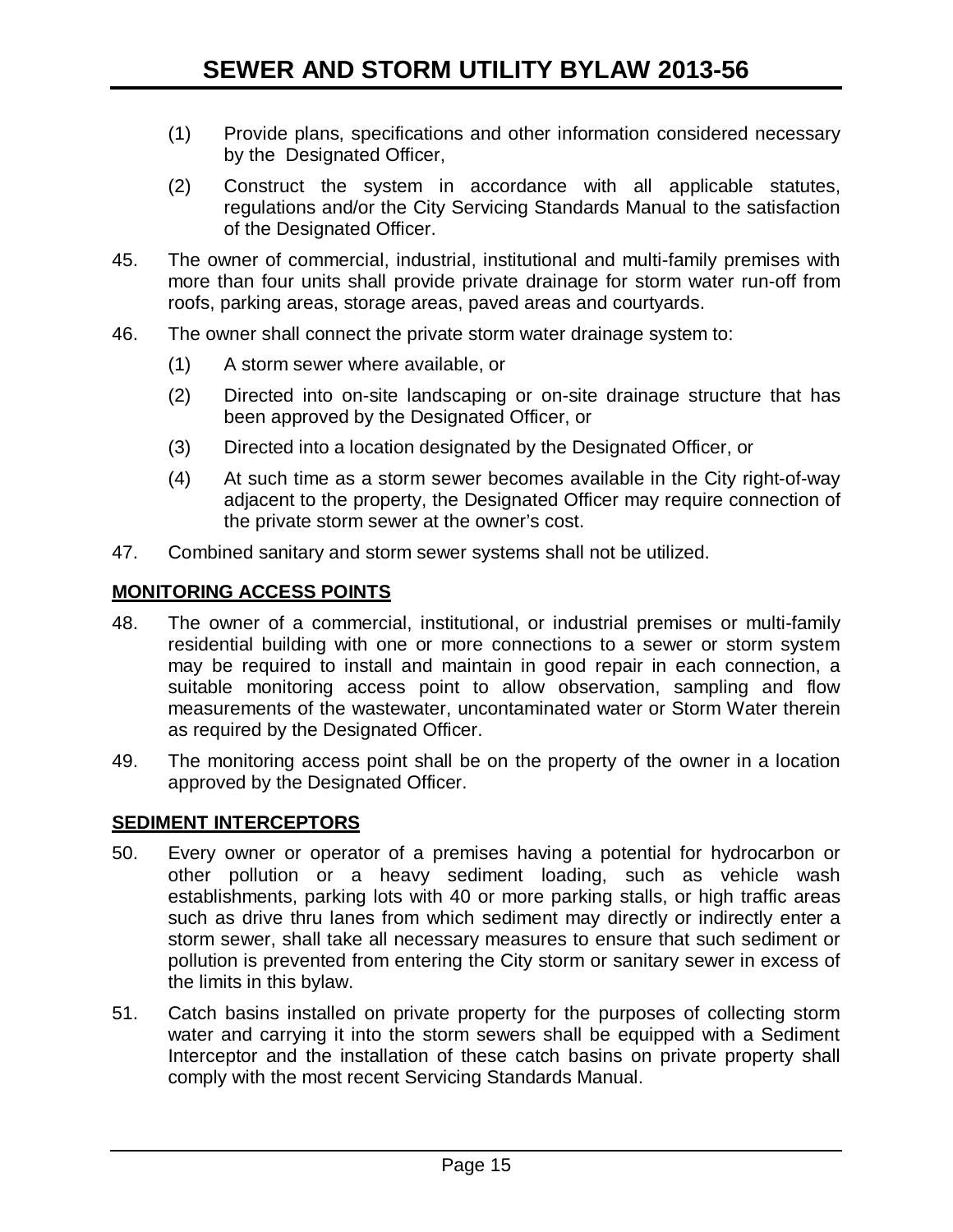- 52. All Sediment Interceptors shall be maintained in good working order and according to manufacturer's recommendations and shall be inspected regularly to ensure performance is maintained to the manufacturer's specifications for performance.
- 53. The owner or operator of premises as outlined in section 50 of this bylaw shall keep documentation of interceptor clean-out and sediment disposal for a minimum of two years.
- 54. The maintenance schedule and record of maintenance shall be submitted to the Designated Officer upon request for each Sediment Interceptor installed.

#### **RELEASES TO THE SANITARY SEWER SYSTEM**

- 55. No person shall release, or permit the release of any matter into the sanitary sewer system except:
	- (1) Domestic wastewater that complies with the requirements of this bylaw;
	- (2) Industrial/commercial/institutional wastewater that complies with the requirements of this bylaw;
	- (3) Hauled wastewater that complies with the requirements of this bylaw;
	- (4) Over Strength Matter, storm water, clear water waste, sub-surface water or other matter where a sanitary sewer discharge permit has been issued by the Designated Officer.
- 56. No person shall release, or permit the release of any matter into the sanitary sewer system which, in the opinion of the Designated Officer, may:
	- (1) Cause a hazard to human health that cannot be effectively mitigated by wastewater treatment;
	- (2) Cause a hazard to the environment;
	- (3) Cause an adverse effect on the sanitary sewer system;
	- (4) Cause an impairment to any wastewater treatment process;
	- (5) Cause a health or safety hazard to a person authorised by the City to inspect, operate, maintain, repair or otherwise work on the sanitary sewer or storm sewer system;
	- (6) Become a hazard to persons, vegetation, property or animals.
- 57. No person shall release, or permit the release into the sanitary sewer system of:
	- (1) Any matter other than domestic wastewater, which by itself or in combination with another substance is capable of creating odours;
	- (2) Ashes, cinders, sand, potters clay, mud, straw, shavings, metal, glass, rags, feathers, tar, plastics or other solid or viscous substance capable of causing obstruction, or other interference with, the operation of the sewerage works;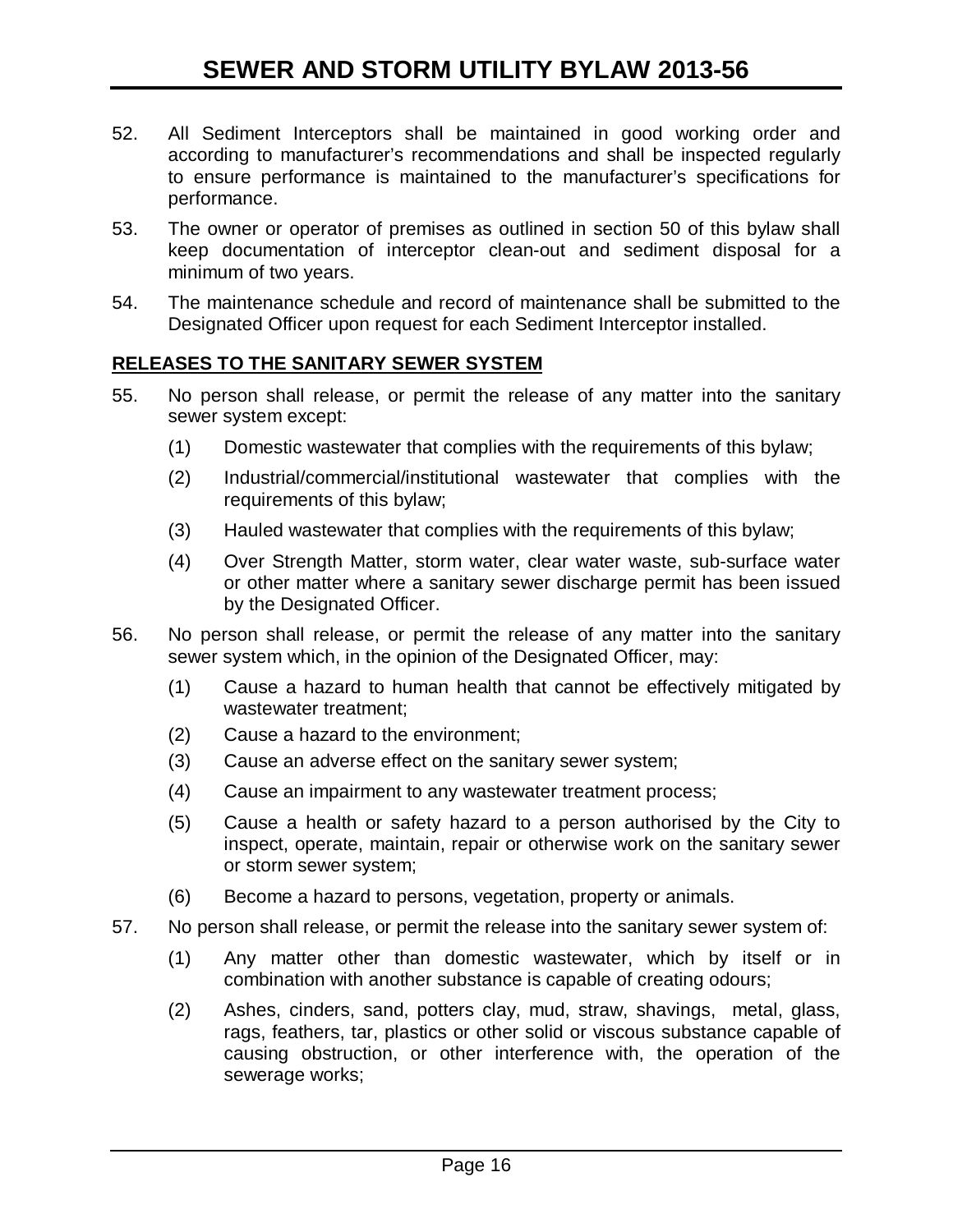- (3) Matter from a snow dump site;
- (4) Sub-surface water from de-watering of an excavation or trench; or
- (5) Sanitary sewer prohibited material.
- 58. No person shall release or permit the release of any of the following into the sanitary sewer system unless a sanitary sewer discharge permit or eductor dumping permit has been issued or amended by the Designated Officer:
	- (1) Waste, water or wastewater which directly or indirectly results in a release that is in contravention to the City of Whitehorse Water Licence, *Yukon Waters Act* and *Waters Regulation*, or the *Yukon Environment Act*.
	- (2) Storm water and run-off from melt or natural precipitation;
	- (3) Clear Water Waste;
	- (4) Sub-surface or foundation drainage;
	- (5) Trucked Waste;
	- (6) Wastewater or matter having:
		- (a) a temperature greater than 75°C;
		- (b) a pH less than 5.5 or greater than 10.5;
		- (c) a restricted waste as described in Schedule B;
		- (d) over strength matter as described in Schedule C; or
		- (e) a special waste.
- 59. Where sampling is required, the sampling may be collected manually or by using an automatic sampling device and may contain additives for its preservation. For the purpose of compliance with a sanitary sewer discharge permit or eductor dumping permit, wastewater streams within premises may be sampled at the discretion of the Designated Officer.
- 60. All tests, measurements, analyses and examinations of the wastewater or its characteristics shall be carried out in accordance with Standard Methods and be performed by an accredited laboratory for analysis for the particular substances.
- 61. No person shall connect a private storm water, surface water or subsurface water drainage system to a sanitary sewer service that connects or will be connected to the sanitary sewer system.
- 62. No person shall dilute wastewater for the purpose of avoiding the requirements of this bylaw.
- 63. Where a person requires, or is, releasing wastewater that does not meet the requirements of sections 56, 57, 58 of this bylaw, the person shall apply to the Designated Officer in the prescribed form and pay the fee as designated in the Fees and Charges Bylaw for a sanitary sewer discharge permit. The Designated Officer will review the application and may either issue or refuse the permit.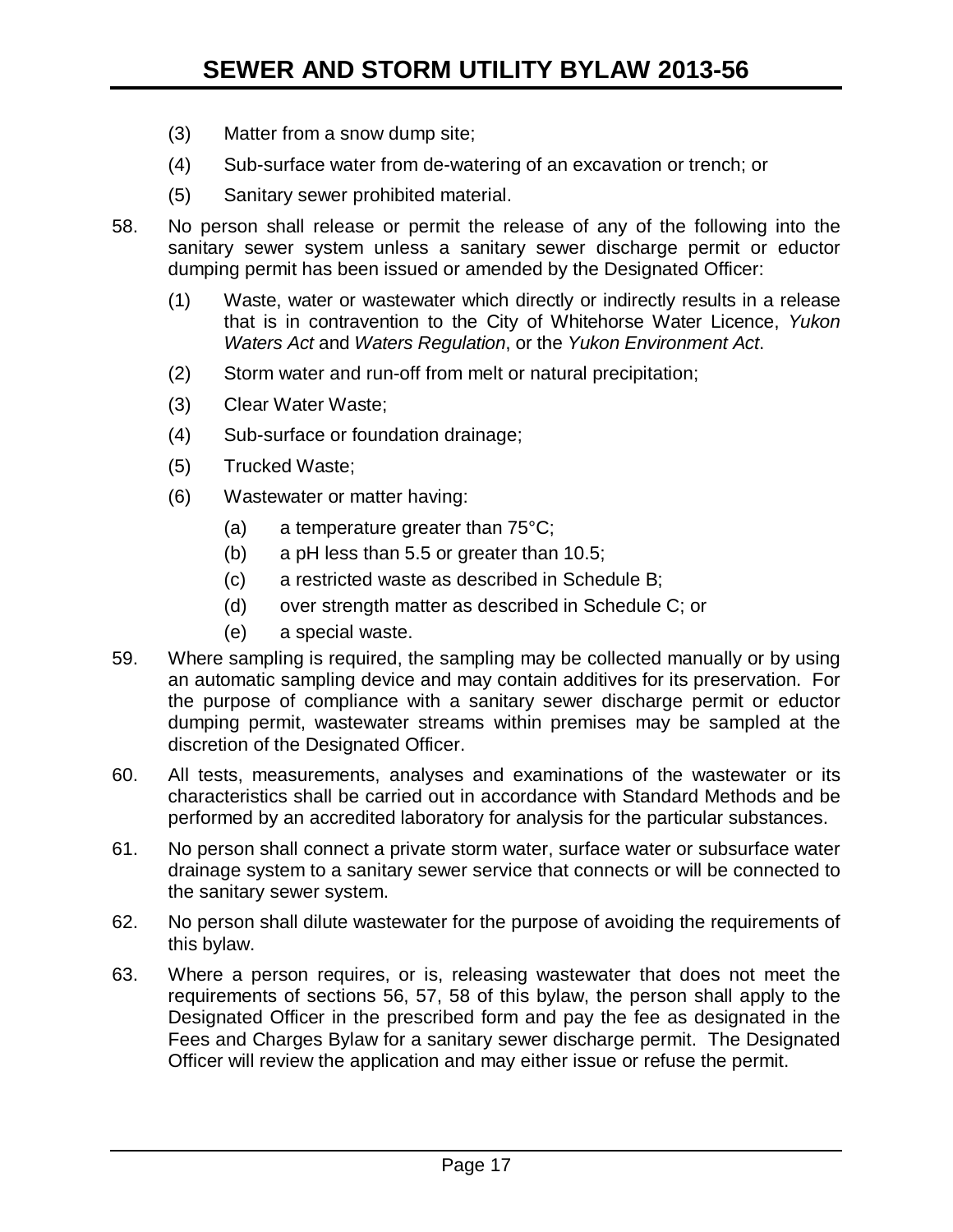- 64. The sanitary sewer discharge permit may place the following terms and conditions on the discharge:
	- (1) Place limits and restrictions on the quantity, composition, frequency and nature of the waste permitted to be discharged,
	- (2) Require the holder of the sanitary sewer discharge permit to repair, alter, remove or add to works or construct new works,
	- (3) Require the Permit Holder to complete sampling and testing of the wastewater to determine the concentrations of the constituents of the wastewater,
	- (4) Provide that the Permit will expire on a specified date or upon occurrence of a specified event, and
	- (5) Provide the requirement for pre-treatment to a specified level, payment of an Over Strength Surcharge, as well as sampling, testing and monitoring.
- 65. The Designated Officer shall calculate and levy an over strength surcharge as designated in the Fees and Charges Bylaw for each kilogram per cubic metre of constituent in the wastewater released to the sanitary sewer system in excess of those specified in Schedule C, but less than those identified as a Restricted Waste in Schedule B.
- 66. Where best demonstrated available technology (BDAT) for a class of industry cannot meet the restricted waste or over strength matter concentration levels set out in Schedules B or C, the Designated Officer may, through the sanitary sewer discharge permit, authorise the concentration levels achievable through the use of BDAT for that class of industry as the concentration levels above which the wastewater will be designated a restricted waste or over strength matter.
- 67. The sanitary sewer discharge permit shall be in the form prescribed by the Designated Officer and may be cancelled or suspended at any time without reason and at the sole discretion of the Designated Officer.
- 68. The person who is issued a sanitary sewer discharge permit shall meet, maintain and operate the facility so that all terms and conditions of the permit are met on a continuous basis.
- 69. On all new sanitary sewer connections the owner of land zoned as Commercial and Industrial according to the Zoning Bylaw, shall, or as required through the Development Permit process install a sanitary sewer service Monitoring Access Point.

# **HAULED WASTEWATER**

70. No person shall discharge hauled wastewater into the sanitary sewer system at an approved dumping station without first obtaining an eductor dumping permit from the Designated Officer and paying the required permit fee as set in the Fees and Charges Bylaw.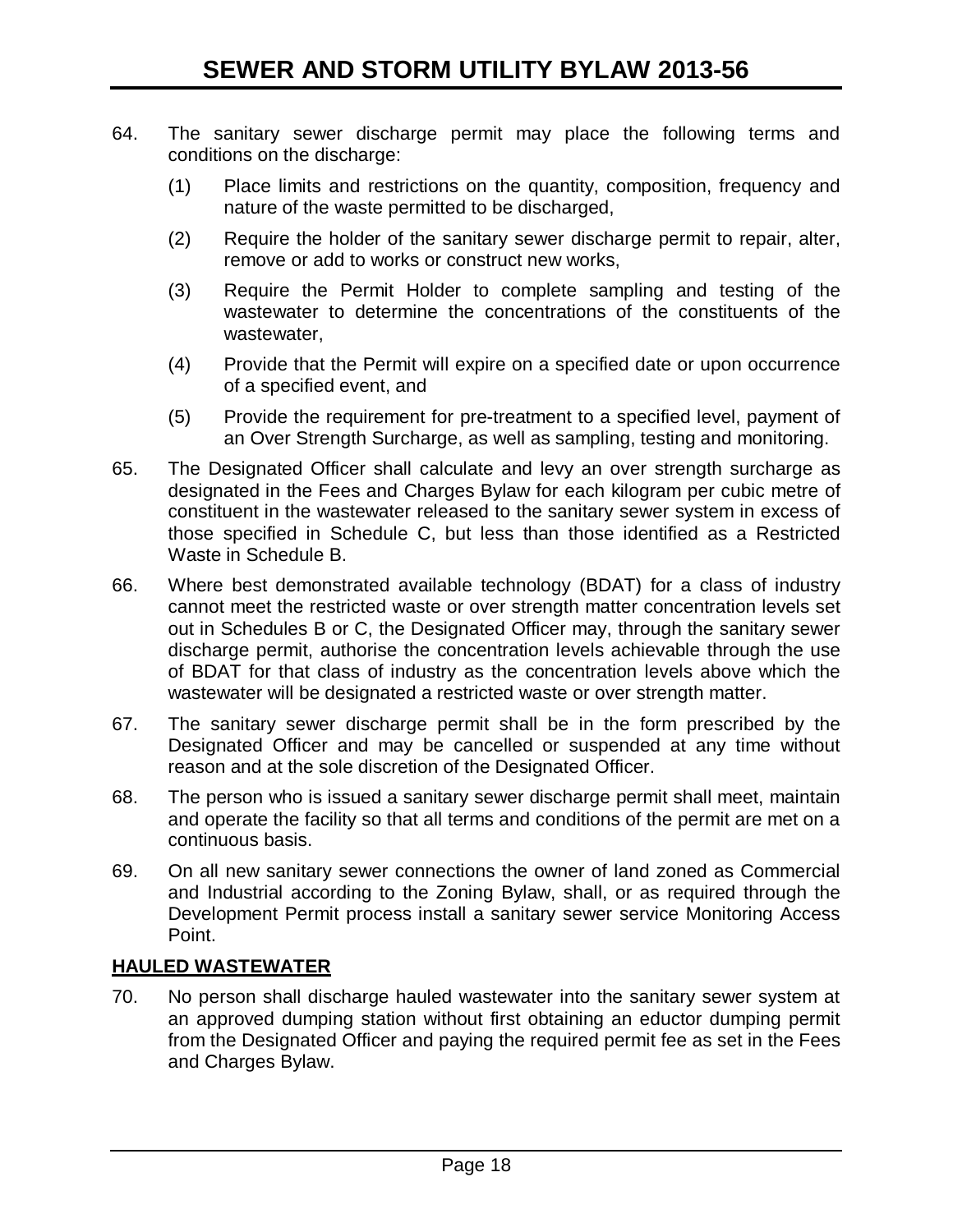- 71. All private sewage disposal contractors issued an eductor dumping permit shall comply with the terms and conditions of the permit and pay the required dumping fee as set in the Fees and Charges Bylaw. The terms and conditions of the permit as considered appropriate by the Designated Officer may include:
	- (1) Place limits and restrictions on the quantity, composition, frequency and nature of the waste permitted to be discharged;
	- (2) Require the holder of the eductor dumping permit at the holder's expense to repair, alter, remove or add to works or construct new works;
	- (3) Require the holder of the eductor dumping permit at the holder's expense to monitor, in the way specified by the Designated Officer, the waste being discharged under the eductor dumping permit and to keep records and provide information concerning the discharge and associated waste sources, treatment works and measures;
	- (4) Provide that the eductor dumping permit will expire on a specified date, or upon the occurrence of a specified event.
- 72. Contravention of any term or condition of the eductor dumping permit may result in the permit being revoked in addition to fines and fees.

# **RELEASES TO THE STORM SEWER**

- 73. No person shall release or permit the release of any matter into the storm sewer system or any watercourse, except:
	- (1) Storm water and run-off from melt of natural precipitation that complies with the requirements of this bylaw;
	- (2) Clear Water Waste;
	- (3) Sub-surface water that complies with the requirements of this bylaw and for which a storm sewer discharge permit has been issued;
	- (4) Water resulting from street cleaning and hydrant flushing;
	- (5) Water resulting from fire extinguishing activities determined by the Designated Officer to be suitable to enter the storm sewer;
	- (6) Water resulting from garden and lawn maintenance, except where pesticides and/or fertilizers are utilized;
	- (7) Water resulting from non-commercial car washing;
	- (8) Sub-surface water, storm water or Clear Water Waste from a remediation site for which a Permit to Discharge has been issued.
- 74. No person shall release or permit the release of any matter of any type into the storm sewer system or any watercourse which may:
	- (1) Result in a hazard to any person, animal, property or vegetation;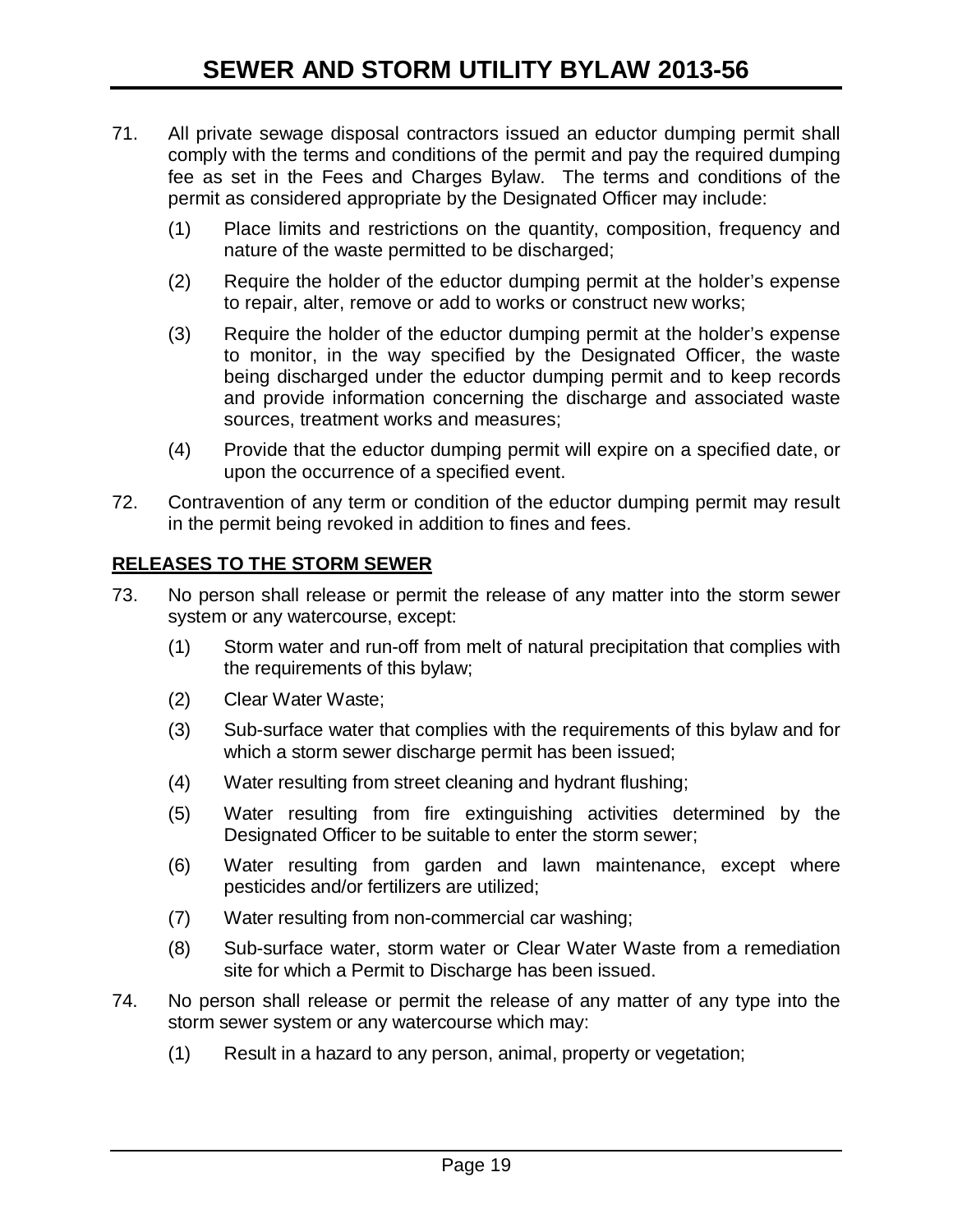- (2) Cause an Adverse Effect on the quality of the water in any storm sewer or watercourse;
- (3) Result in storm water being released in contravention the *Yukon Waters Act* or *Yukon Waters Regulation* or the *Yukon Environment Act*;
- (4) Originate from a commercial car wash;
- (5) Has a temperature greater than 60 degrees Celsius;
- (6) Has a pH less than 6.0 or greater than 9.0, except for rainwater;
- (7) Contain wastewater;
- (8) Contain super chlorinated water;
- (9) Contain a Restricted Waste or Over Strength Matter as described in Schedules B and C, attached hereto and forming part of this bylaw;
- (10) Originate from fire-fighting activities that may result in a hazard to any person, animal, property, or vegetation; or
- (11) Originate from sub-surface water, storm water or clear-water waste from a remediation site, excavation or trench for which no storm sewer discharge permit has been issued.
- 75. Where a person requires or is releasing storm water that does not meet the requirements of sections 73 or 74 of this bylaw, they shall apply to the Designated Officer in the prescribed form and pay the designated fee for a storm sewer discharge permit. The Designated Officer will review the application and may either issue or refuse the permit. Conditions that may be placed on the permit include the requirement for pre-treatment to a specified level, testing and monitoring.
- 76. Where sampling is required, the sampling may be collected manually or by using an automatic sampling device and may contain additives for its preservation. For the purpose of compliance with the Permit to Discharge storm streams within premises may be sampled at the discretion of the Designated Officer.
- 77. All tests, measurements, analyses and examinations of the water or wastewater or its characteristics shall be carried out in accordance with Standard Methods and be performed by a laboratory accredited for analysis for the particular substances.
- 78. No person shall cause sediment discharge into the storm sewer system with TSS greater than allowed by Federal or Yukon Territorial Laws and Regulations.
- 79. Any new development area or construction site where storm water drainage discharges to a surface water body, including, but not limited to, the areas of Downtown, Marwell and Riverdale, up to 10,000  $m^2$  shall submit an Erosion and Sediment Control (ESC) plan to the City prior to commencement of construction if required by the Designated Officer. No construction shall occur until the plan has been approved by the Designated Officer.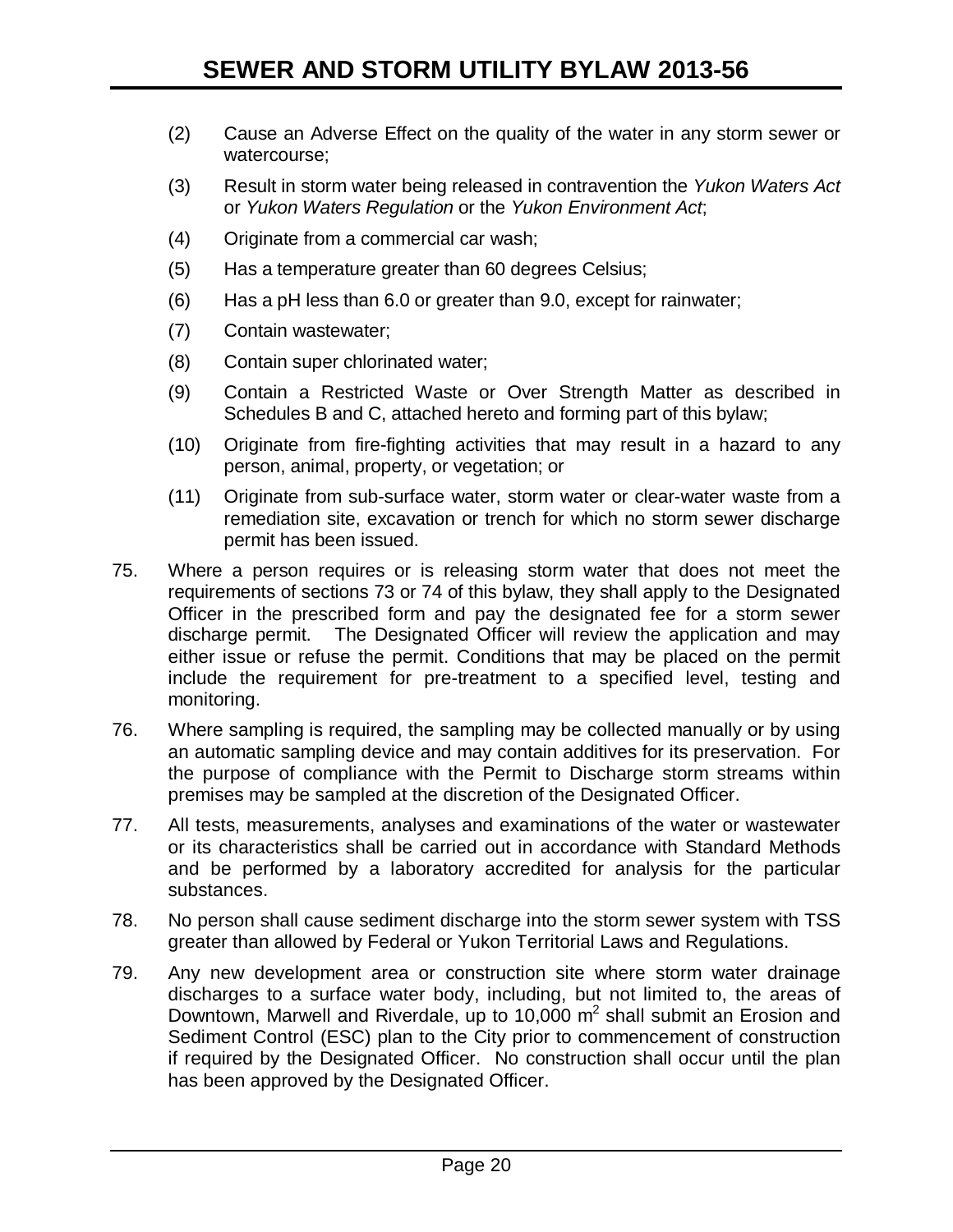- 80. All new development areas or construction sites greater than 10,000  $m^2$  shall follow Standard Erosion and Sediment Control (ESC) practices and the developer shall utilise a computer or a mathematical model for storm sewer design as specified in the most recent City of Whitehorse Servicing Standards Manual.
- 81. No person pursuant to an approved Erosion and Sediment Control (ESC) Plan shall cause sediment laden water to be discharged to the storm sewer or Watercourse greater than the TSS amount specified in the approved ESC Plan.

## **UNAUTHORISED RELEASES**

- 82. Any person who releases or permits the unauthorised release of any matter set out in sections 56, 57, 58, or 74 of this bylaw into the sanitary sewer system, storm sewer system or any water course, immediately after becoming aware of the release, shall notify the 24 hour Spill Response Line and the City and provide the following information:
	- (1) Name of the person owning the matter released;
	- (2) Location of the release;
	- (3) Name of person reporting the release and telephone number where that person can be reached;
	- (4) Time of the release;
	- (5) Type of material released and any known associated hazards;
	- (6) Volume of the material release;
	- (7) Corrective action being taken or anticipated to be taken to control the release.
- 83. The person who released or permitted the unauthorised release shall, as soon as the person becomes aware or ought to have become aware of the release, take all reasonable measures to:
	- (1) Confine, remedy and repair the effects of the released matter;
	- (2) Remove and dispose of the matter in such a manner as to effect the maximum protection to human life, health and the sanitary sewer system, storm sewer system or water course.
- 84. The person who released or permitted the release shall within fourteen (14) days following the unauthorised release submit to the City a written report that details the following:
	- (1) Date and time of the release;
	- (2) Location of the point of the release;
	- (3) Duration of the release and the release date;
	- (4) Composition of the release showing with respect to each substance its concentration and total quantity, a description of the circumstances leading to the release;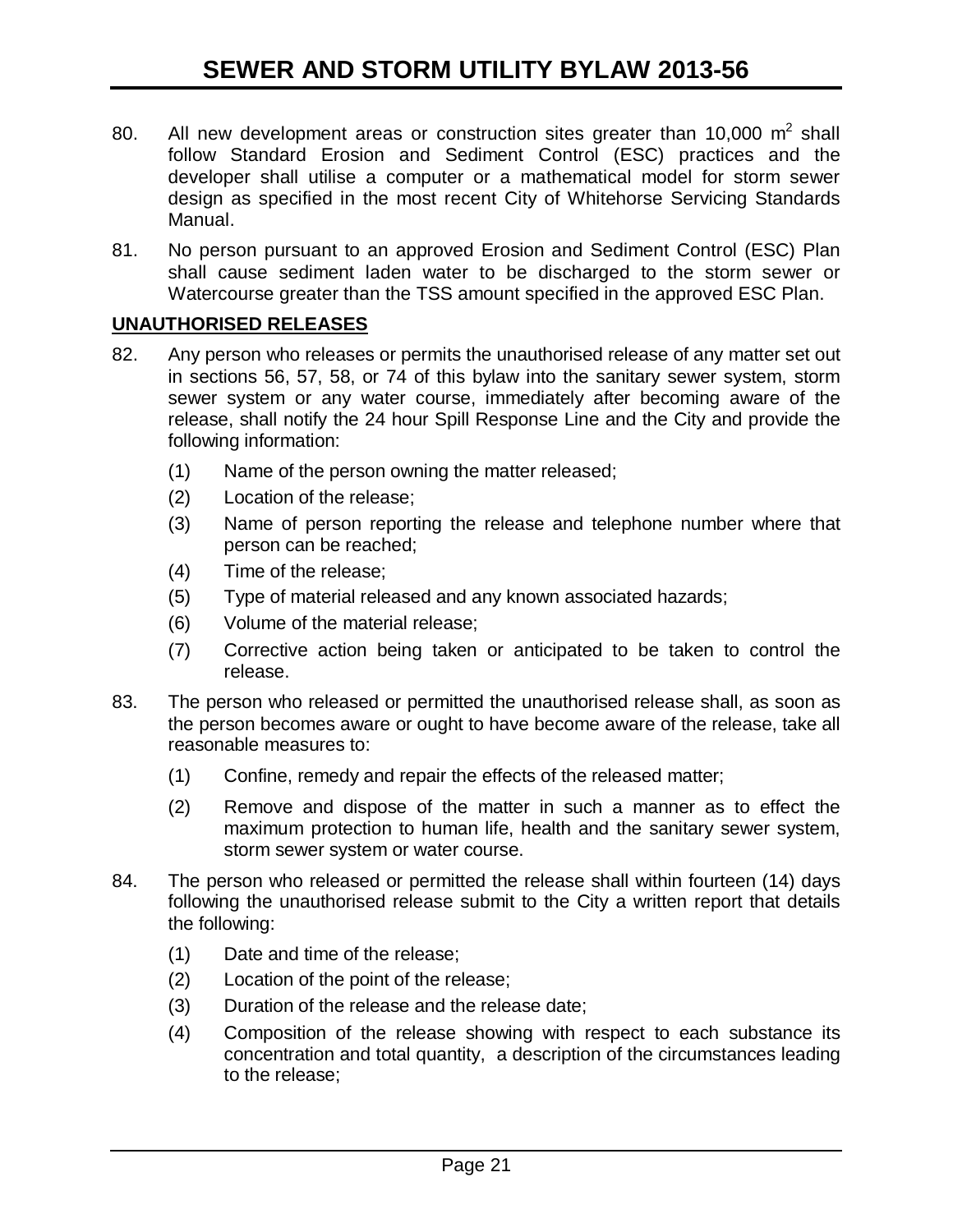- (5) Steps or procedures which were taken to minimise, control or stop the release;
- (6) A summary of the impairment, damage, or harm which occurred to any person, premises, private drainage system;
- (7) Preventative actions being taken to ensure a similar release does not occur again;
- (8) Copies of applicable release prevention and release response plans; and
- (9) Any other information required by the City.
- 85. Any person observing a release of any matter set out in sections 56, 57, 58, or 74 of this bylaw into the sanitary sewer system, storm sewer system or any water course shall notify the City and provide as much information on the release as possible.

#### **SPILLS**

- 86. In the event of a fuel, oil or other contaminant spill to a wastewater utility and/or storm sewer utility, the person responsible or the person having the charge, management and the control of the spill shall immediately notify and provide any requested information with regard to the spill to:
	- (1) 9-1-1 emergency if there is an immediate danger to human health or safety;
	- (2) the 24-hour Yukon Spill Report Line 867-667-7244 if there is no immediate danger;
	- (3) the owner of the premises where the release occurred; and
	- (4) any other person who the person reporting knows or ought to know may be directly affected by the release.
- 87. The person responsible for the spill and the person having charge, management and control of the spill shall do everything reasonably possible to contain the spill, protect health and safety of citizens, minimize damage to property and protect the environment.
- 88. City staff may assist with actions to contain, clean up, or stop the flow of the spilled product. However, the City may invoice the persons responsible for the spill to recover costs as a result of the spill. The persons responsible for the spill shall pay any and all costs invoiced by the City.
- 89. The person who released or permitted the release shall provide a detailed report on the spill to the City of Whitehorse, within five working days after the spill, containing the following information:
	- (1) Location where the spill occurred;
	- (2) Name and telephone number of the person who reported the spill and the location and time where they can contacted;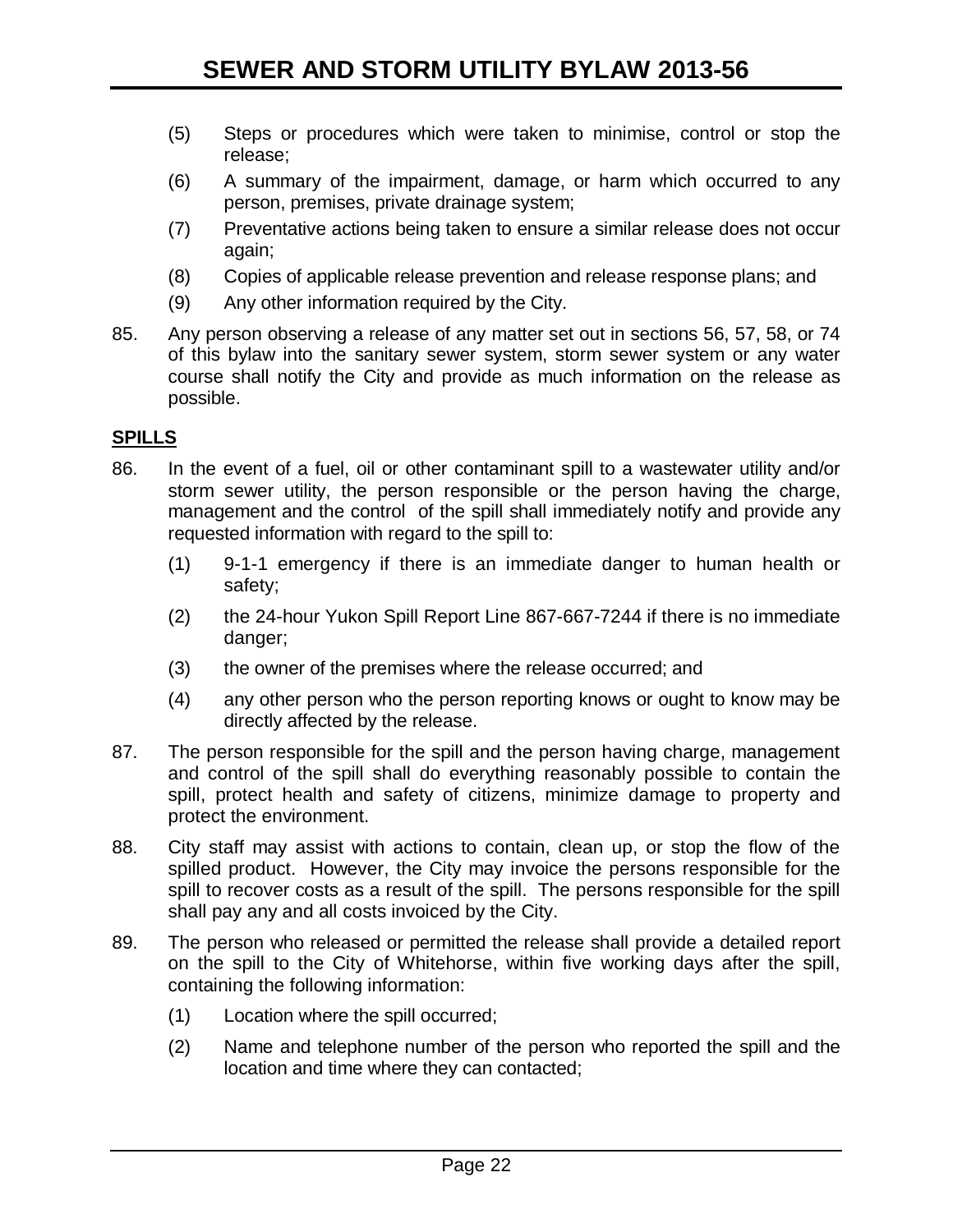- (3) Date and time of the spill;
- (4) Material spilled;
- (5) Characteristics and composition of material spilled;
- (6) Volume of material spilled;
- (7) Duration of the spill event;
- (8) Work completed and any work still in progress in the mitigation of the spill;
- (9) Preventive actions being taken to ensure a similar spill does not occur again; and
- (10) Copies of applicable spill prevention and spill response plans.

#### **CITY OF WHITEHORSE SPILL CONTINGENCY PLAN**

90. The purpose of the City of Whitehorse Spill Contingency Plan is to provide a plan of action for the most probable spill events reported to the City of Whitehorse within City of Whitehorse boundaries. The plan outlines the procedures for responding to spills in a way that will minimize potential hazards, environmental damage and clean-up costs and defines the responsibilities of key response personnel. The plan also provides additional requirements in the event of a sewage spill. The plan has been prepared to provide easy access to all the information needed in dealing with a spill.

## **REPAIR OF SERVICE FAILURE OR INTERRUPTION ASSISTANCE PROGRAM**

- 91. Consumers shall have a duty of care to maintain and use the sanitary sewer service or storm sewer service in the manner in which they were designed to be used.
- 92. Any consumer experiencing a service failure or interruption of the sanitary sewer service or storm sewer service shall report the matter to the Water and Waste Services as soon as possible. No cost of service failure shall be considered as the responsibility of the City until the failure is reported to Water and Waste Services.
- 93. Consumers having a service failure or interruption of the sanitary sewer service or storm sewer service, the investigation and/or repair of which necessitates excavation of the City right-of-way shall, prior to taking any action, advise the City, and/or sign a work order with the City if required by the Designated Officer.
- 94. Where the exact location of the problem cannot be determined to be either within the City right-of-way or on private property, the owner shall sign a work order agreeing to cover costs should the failure be the owner's responsibility, and the City will undertake to determine the cause and location of the problem. The responsibility for the cost of repairs shall be as outlined in section 97 of this bylaw.
- 95. The owner shall undertake repair work for service failure or interruption of the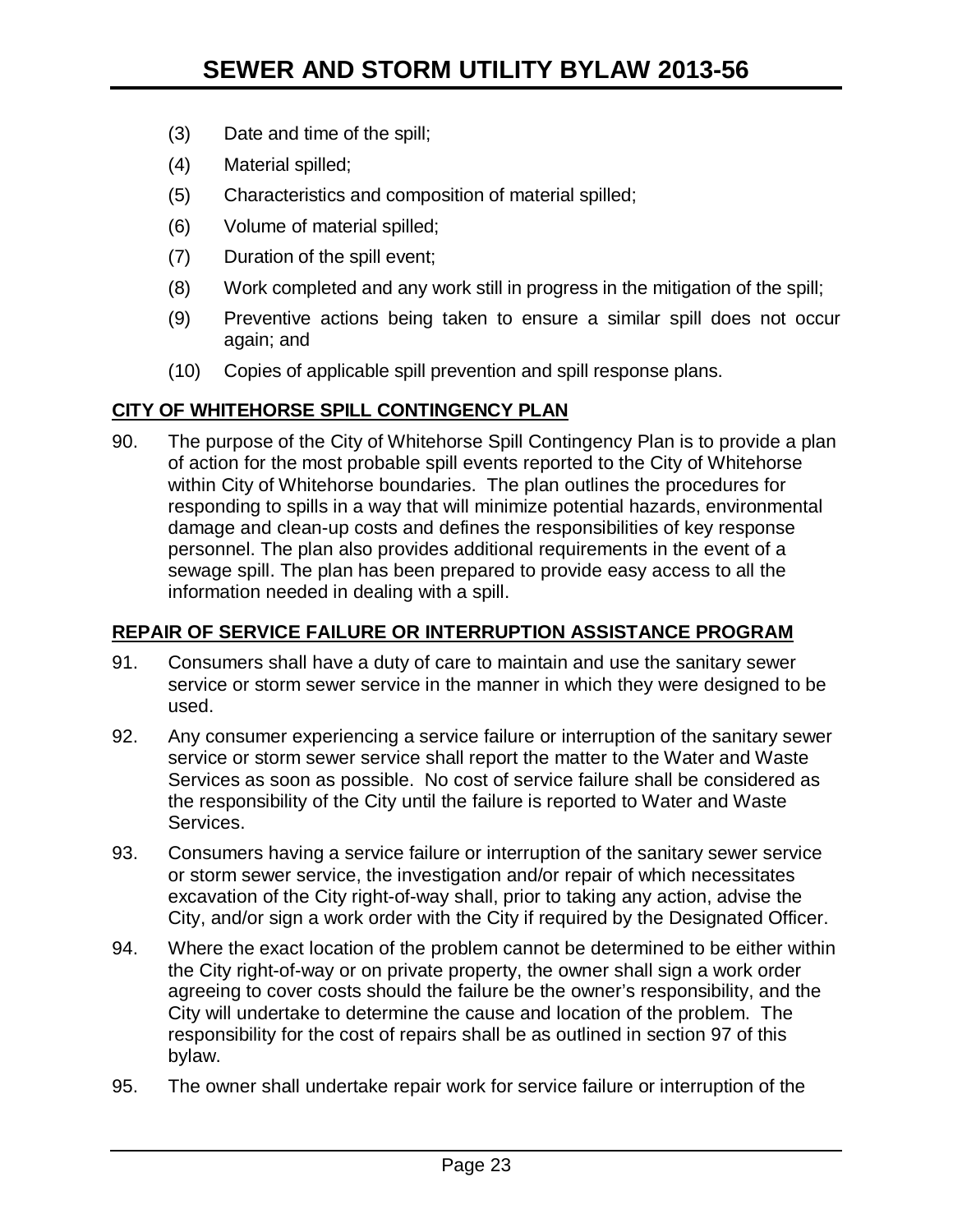sanitary sewer service or storm sewer service on the owner's property from the property line to the foundation line where the fault has been determined to be the responsibility of the consumer or owner. The responsibility of repairs shall be as outlined in section 97 of this bylaw. The City does not normally undertake repair work on private property but may do so if the property owner, cannot arrange for a plumber or other qualified contractor to undertake the repairs. The owner shall be required to sign a work order with the City, agreeing to the repair and assuming the costs of the repairs deemed necessary by the City.

- 96. Upon completion of repair work completed by City staff, the Designated Officer shall determine total costs and assign them to the City or the customer as described in section 97 of this bylaw. Should surface restoration not be possible until the following construction season, the calculation of total cost shall use the cost of surface restoration as estimated by the Designated Officer.
- 97. Responsibility for the cost of repair for any service failure or interruption in the sanitary sewer service or storm sewer service are to be as follows:
	- (1) The consumer shall be responsible for all costs resulting from blockage, breakage, damage, and or failure between the sanitary sewer or storm sewer main and the property line that is caused by any action, inaction, misuse or negligence on the part of the consumer as determined by the Designated Officer.
	- (2) The consumer shall be responsible for all costs resulting from blockage, breakage, damage, and or failure between the property line and the foundation line of the building.
	- (3) The City shall be responsible for all costs resulting from blockage, breakage, damage, and/or failure between the sanitary sewer or storm sewer main and the property line that was not a result of any action, inaction, misuse or negligence on the part of the consumer as determined by the Designated Officer.
	- (4) The consumer shall be responsible for all costs resulting from a freezing of the sewer service from the sewer main to the foundation line of the building if the freeze up is not a result of a frozen sewer main or an interruption of the sewer main as determined by the Designated Officer.
	- (5) The City shall be responsible for all costs resulting from a freezing of the sewer service from the sewer main to the foundation line of the building if the freeze up is a result of a sewer main failure, freezing, or blockage as determined by the Designated Officer.
	- (6) The City shall be responsible for all costs resulting from a freezing of the sewer service from the sewer main to the property line if the consumer has taken every effort and every method has been employed to ensure that freeze protection methods have been applied as described in sections 39 to 43 of this bylaw. It shall be up to the Designated Officer to determine if every effort and method has been employed.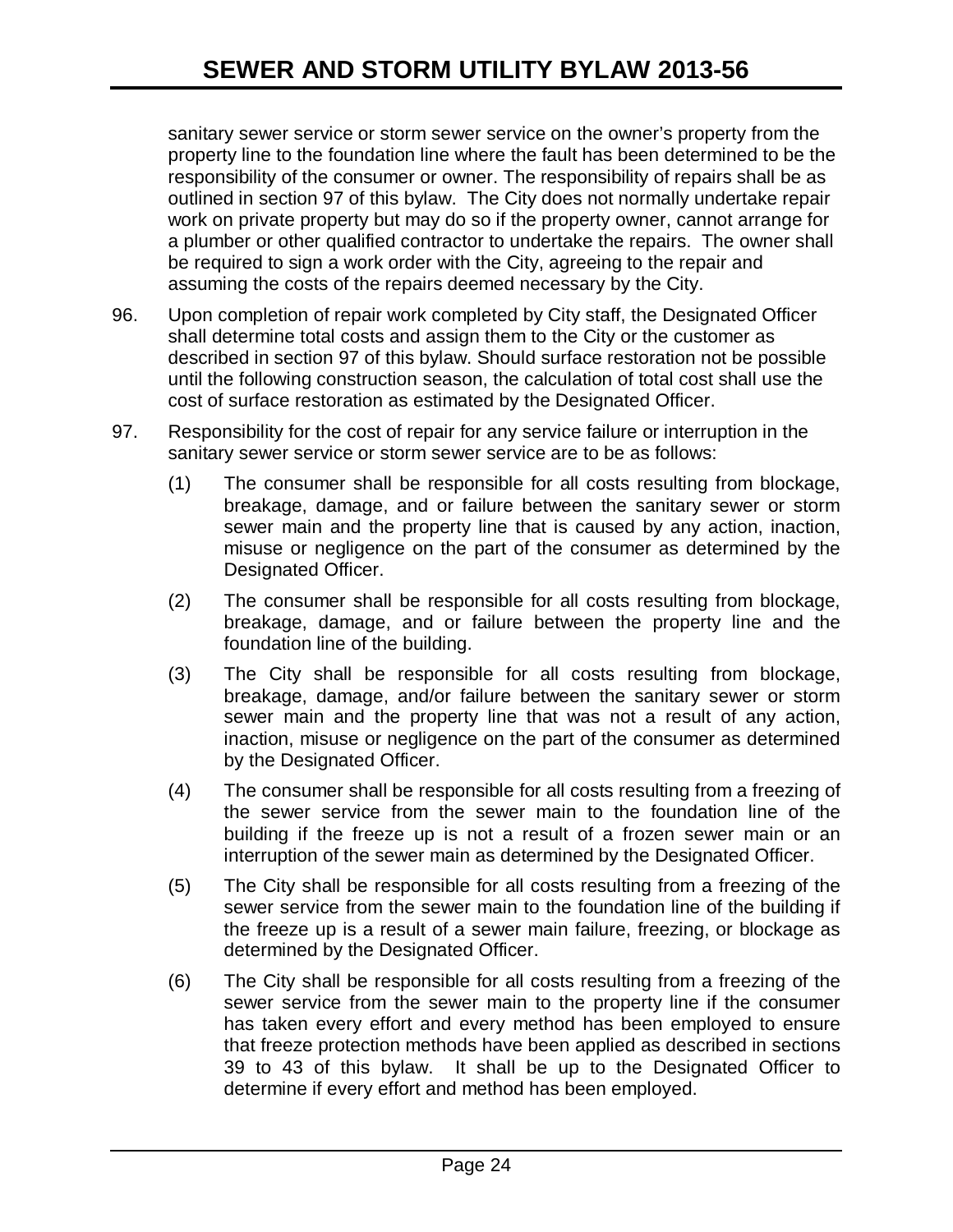#### **PAYMENT OF ACCOUNTS**

- 98. There shall be paid for all water supplied, sewage collected or service rendered the amounts set out in the Fees and Charges Bylaw. Schedule A contains a list of items for which a fee is chargeable.
- 99. Where municipal water or sewer services have been provided and are available for connection to private services, the minimum charge for water and/or sewer service as set out in the Fees and Charges Bylaw shall be paid by all consumers whose property is occupied for a purpose requiring the provision of sanitary facilities, whether or not a private water or sewer service connection has actually been made.
- 100. All accounts for water and sewer service shall be due and payable when rendered.
- 101. A separate account shall be rendered in respect of each water and sewer service or as directed by the Designated Officer.
- 102. Where any service charge is designated by reference to an hourly, daily or weekly rate, the charge for a lesser period of time shall be calculated on a proportionate basis.
- 103. Should an account remain unpaid for a period of 60 days, the water may be shut off following 14 days further written notice. The water supply to any such person shall not be restored until such person has paid the outstanding balance of the account including penalty to the satisfaction of the Designated Officer and has paid to the City the fee for reinstatement of service as designated in the Fees and Charges Bylaw.
- 104. The registered owner of real property within the City shall be liable for all rates and fees chargeable or payable under this bylaw, and for any costs associated with the City having to undertake the repair of unsatisfactory work completed on the owner's behalf by private contractors with respect to that property. The City may make the balance of any account in arrears over 60 days, or any repair of unsatisfactory work, a charge against the real property to which utilities were supplied, as a special tax to be recovered in like manner as other City taxes on real property.
- 105. A fee may be charged as designated in the most recent Fees and Charges Bylaw, where a City employee is required to make an additional visit or visits to a property for any of the following reasons
	- (1) where an owner or consumer refuses access to a premises for a City employee to install, repair, inspect, or test any other equipment in relation to the sewer or storm system;
	- (2) where a City employee attends at a premises for a scheduled appointment to perform any of the functions set out in subsection 105(1), and the owner or consumer is not present at the scheduled time to provide access to the premise; or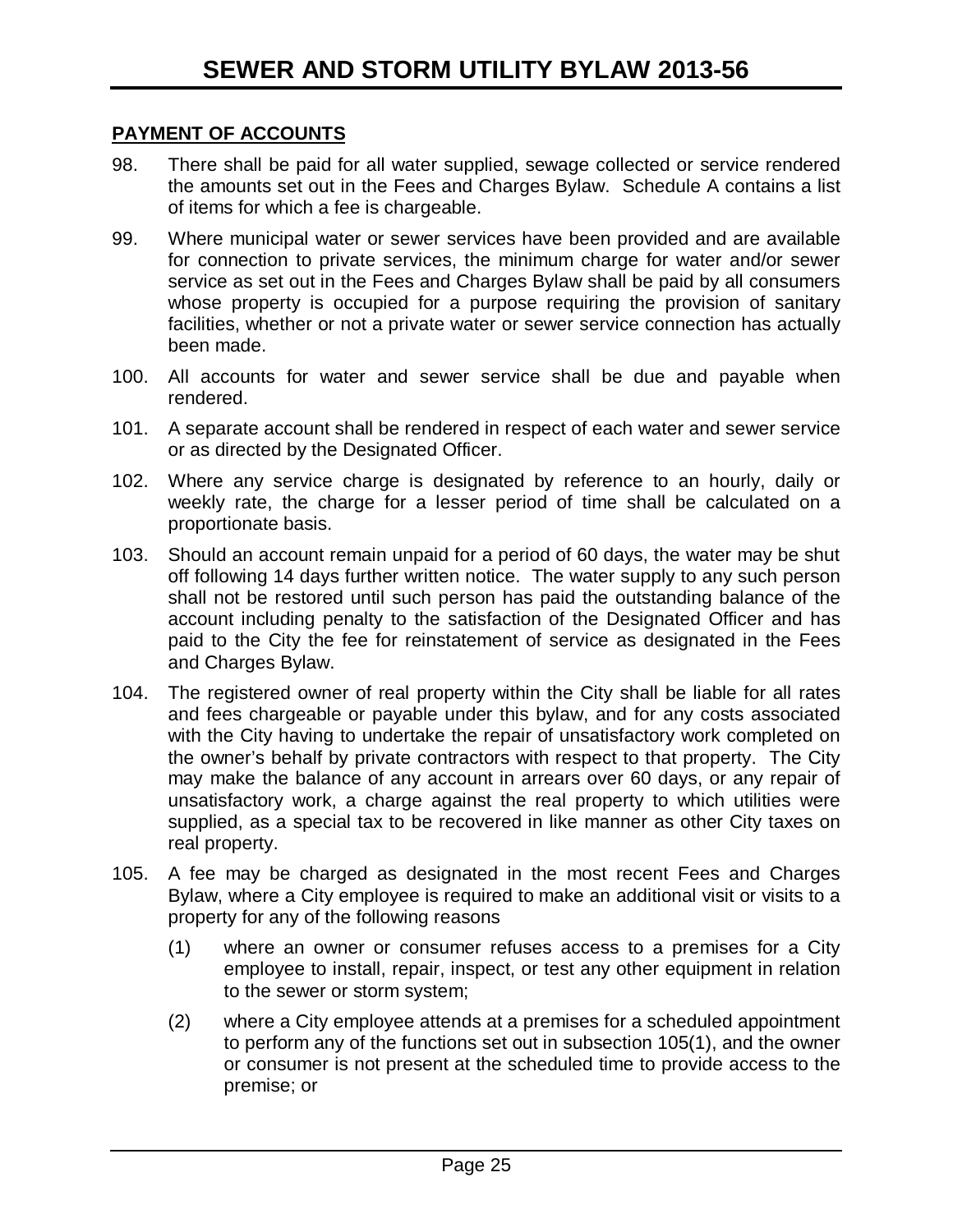(3) Where a City employee attends premises to perform any of the functions set out in subsection 105(1) and is unable to proceed based on unsafe conditions or the inadequacy of access to the premises.

## **PENALTIES**

- 106. Any Person who commits an offence under this bylaw is, in addition to any other punishment, liable on summary conviction to:
	- (1) A voluntary fine under section 20 of the *Summary Convictions Act*, issued in respect of an offence specified in Schedule D attached hereto and forming part of this bylaw, or
	- (2) a fine not exceeding ten thousand dollars (\$10,000.00) or to imprisonment for one year or both where proceedings are commenced pursuant to the summary convictions provisions of the *Criminal Code of Canada*; or
	- (3) a fine not exceeding five hundred dollars (\$500.00) or to imprisonment for six months or both where proceedings are commenced pursuant to section 9(1) of the *Summary Convictions Act* of the Yukon.
- 107. The fine imposed against any person who commits an offence under this bylaw shall increase for second and subsequent offences.
- 108. The registered owner of real property within the City shall be liable for fines ordered by a court of competent jurisdiction to be paid on account of contraventions of this bylaw occurring on or in relation to their real property. The City may make such fines a charge against the real property on or in relation to which a contravention of this bylaw occurred, as a special tax to be recovered in like manner as other City taxes on real property.
- 109. The City may, in its discretion, terminate the supply of water to a person who contravenes any provision of this bylaw. Water service may be shut off by the City after 14 days written notice of the contravention and proposed termination of service has been given by the City to the offending person, and the said contravention has not within the 14 days been rectified. The Water service shall remain shut off until the contravention has been corrected to the satisfaction of the Designated Officer and the person has paid the specified reconnect fee.
- 110. The invalidity of any section, clause, sentence or provision of this bylaw shall not affect the validity of any other part of this bylaw which can be given effect without such invalid part or parts.

## **GENERAL INTERPRETATIONS**

111. Wherever the singular or the masculine is used in this bylaw, the same shall be deemed to include the plural or the feminine or the body politic or corporate where the context or the bylaw requires.

## **BYLAW SHALL PREVAIL**

112. Where the provisions of this bylaw conflict with the provisions of any other bylaw of the City, the bylaw with the more stringent provisions shall prevail.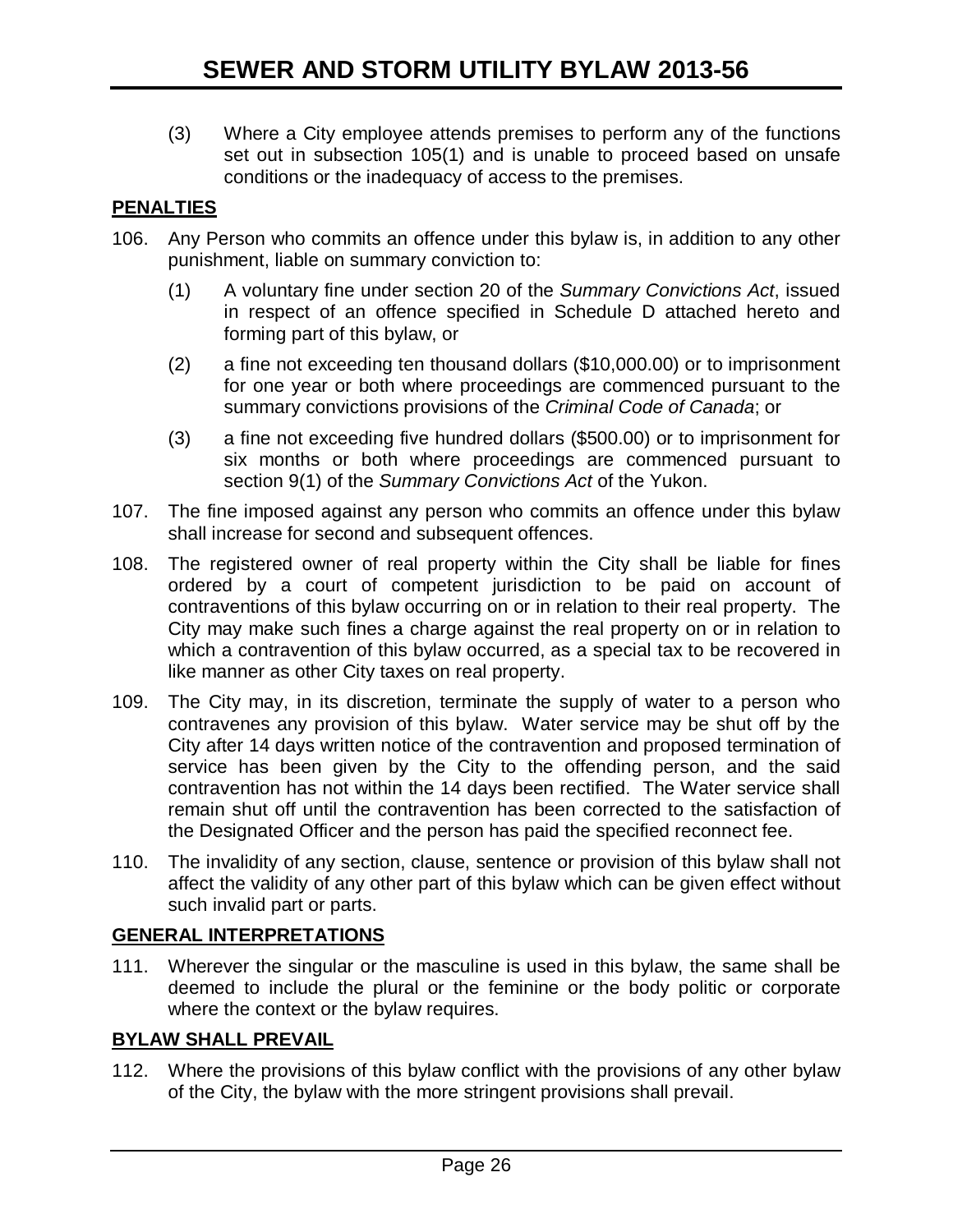# **SEWER AND STORM UTILITY BYLAW 2013-56**

## **REPEAL**

113. Bylaw 2000-25 including all amendments thereto, is hereby repealed.

## **COMING INTO FORCE**

114. This bylaw shall come into full force and effect upon the final passing thereof.

**FIRST** and **SECOND READING**: November 25, 2013 **THIRD READING** and **ADOPTION**: December 9, 2013

*ORIGINAL DOCUMENT SIGNED BY:*

"Dan Curtis"

Dan Curtis, Mayor

"Mike Stevely" Mike Stevely, Acting City Clerk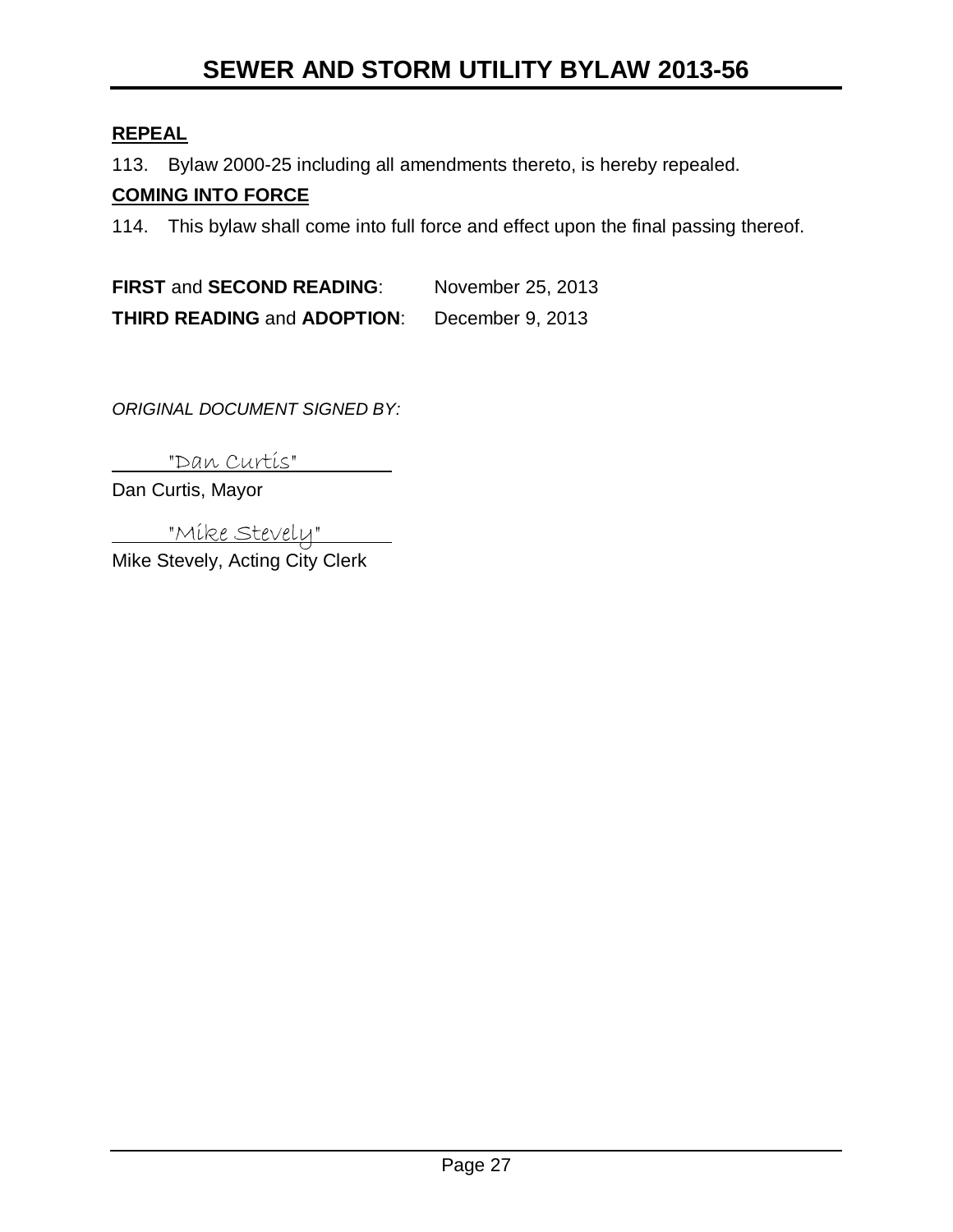# **SCHEDULE "A"**

## **LIST OF FEES**

The following is a list of items for which fees will be levied in accordance with the rates specified in the Fees and Charges Bylaw:

- 1. Monthly flat rate for sewer and water for each single family dwelling, duplex, multiple family unit or semi-detached dwelling.
- 2. Monthly flat rate for sewer and water for the first suite or dwelling unit in a single family dwelling or on a single lot.
- 3. Monthly flat rate for sewer and water for the second suite or dwelling unit in a single family dwelling or on a single lot.
- 4. Monthly flat rate for sewer and water for the third suite or dwelling unit in a single family dwelling or on a single lot.
- 5. Monthly flat rate for sewer and water for the fourth dwelling unit in a single family dwelling or on a single lot.
- 6. Metered rate for sewer and water per 1000 imperial gallons above minimum charge.
- 7. Metered rate for sewer and water per cubic meter above minimum.
- 8. Minimum metered rate for sewer and water.
- 9. Minimum rate for sewer for each single family dwelling, duplex, multiple family unit or semi-detached dwelling.
- 10. Inspection fee new installations, during regular hours.
- 11. Inspection fee new installations, outside regular hours.
- 12. Inspection fee new installations, short notice cancellations, or no show.
- 13. Service calls work required or requested by owner.
- 14. Utility Service installation work during normal business hours.
- 15. Utility Service installation work after normal business hours.
- 16. Shut off and/or turn on after normal business hours.
- 17. Shut off and/or turn on during normal business hours.
- 18. Turn on for reinstatement after shut-off for non-payment during normal business hours.
- 19. Flat rate per truck load of sewage dumped at the City sewage dumping station.
- 20. Annual eductor dumping permit.
- 21. Sewerage dumping discharge fee.
- 22. Evaluation of restricted wastes or over strength matter.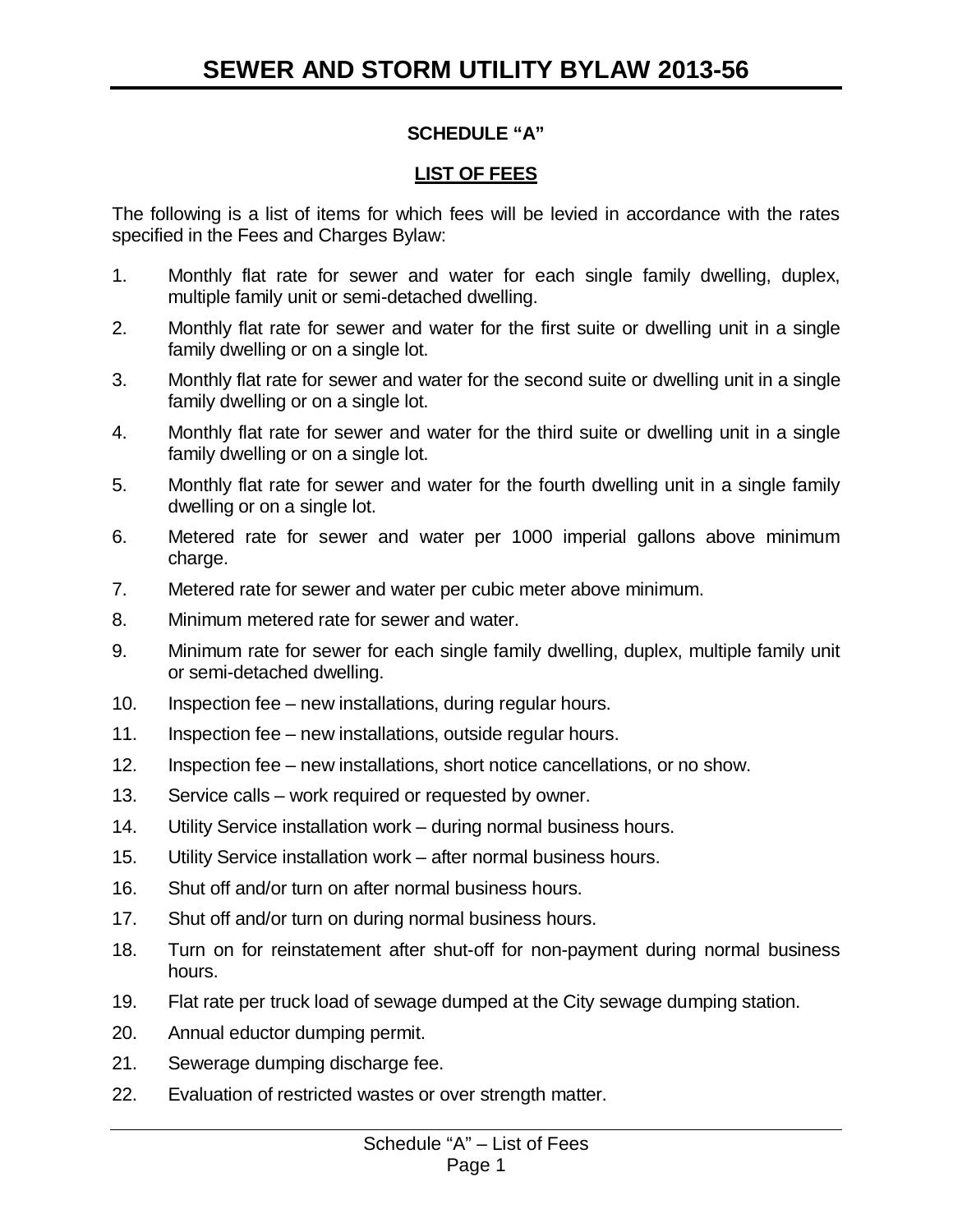- 23. Over strength B.O.D. surcharge.
- 24. Over strength oil and grease surcharge.
- 25. Over strength total suspended solids surcharge.

# **NOTES ON FEES**

Every owner or consumer who is not being charged on the basis of metered water shall be charged in accordance with the Flat Rate Schedule.

Every owner or consumer whose consumption of water is being measured by a water meter and who is being charged on the basis of that consumption shall pay for water supplied to him the aggregate of amounts determined by the metered rate schedule. However, in no case shall the total charge as calculated on a metered basis be less than that which would be paid on the basis of the minimum monthly flat rate charge.

For the purpose of this List of Fees, normal business hours shall be 7:00 a.m. to 5:30 p.m., Monday through Friday, except for statutory holidays. Work completed outside of these times shall be subject to overtime charges.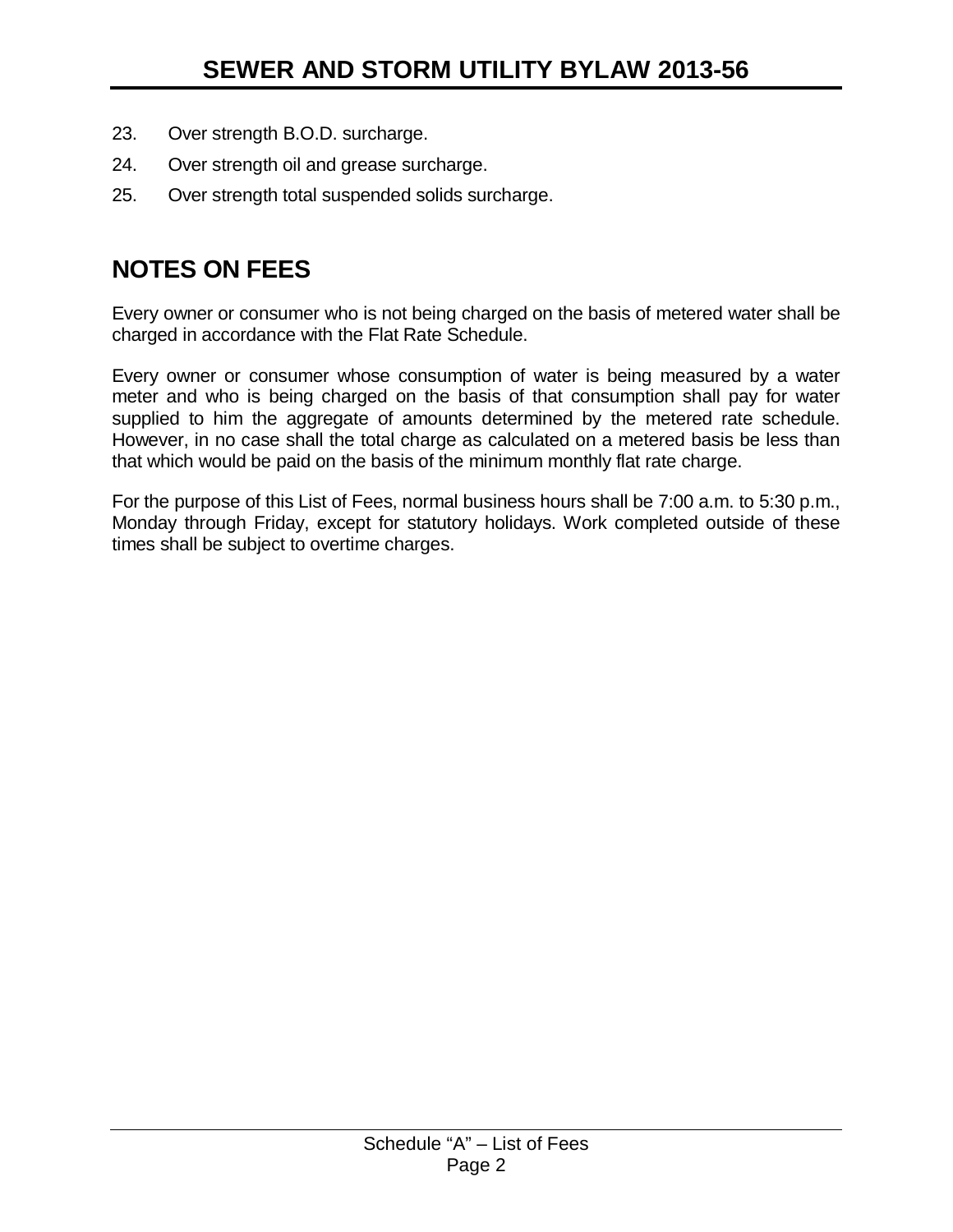## **SCHEDULE "B"**

## **RESTRICTED WASTES**

The following are designated as Restricted Wastes when present in wastewater, storm water or sub-surface water being released to the sanitary sewerage system at a concentration in excess of the levels set out below.

#### **B1: CONTAMINANTS**

| Biochemical oxygen demand (BOD) | 1000.00 mg/L |
|---------------------------------|--------------|
| Chemical oxygen demand (COD)    | 2000.00 mg/L |
| Oil and grease                  | 400.00 mg/L  |
| Total suspended solids (TSS)    | 1000.00 mg/L |
| Total nitrogen (TKN)            | 250.00 mg/L  |
|                                 |              |

#### **B2: INORGANIC CONSTITUENTS**

| Aluminum             | 50.00 mg/L   |
|----------------------|--------------|
| Antimony             | 5.00 mg/L    |
| Arsenic              | 1.00 mg/L    |
| <b>Bismuth</b>       | 5.00 mg/L    |
| <b>Boron</b>         | 30.00 mg/L   |
| Cadmium, Total       | $0.10$ mg/L  |
| Chlorine, Total      | 5.00 mg/L    |
| Chromium, Total      | 2.80 mg/L    |
| Copper               | 1.00 mg/L    |
| Cobalt, Total        | 5.00 mg/L    |
| Cyanide, Total       | 1.20 mg/L    |
| Fluoride             | 10.00 mg/L   |
| Lead, Total          | 0.70 mg/L    |
| Manganese            | 5.00 mg/L    |
| Mercury              | $0.01$ mg/L  |
| Molybdenum, Total    | 5.00 mg/L    |
| Nickel, Total        | 2.00 mg/L    |
| Iron                 | 5.00 mg/L    |
| Phosphorus, Total    | 10.00 mg/L   |
| Selenium, Total      | 0.80 mg/L    |
| Silver, Total        | 0.40 mg/L    |
| Sulfate              | 1500.00 mg/L |
| Sulfide (as $H_2S$ ) | 1.00 mg/L    |
| Thallium             | 0.50 mg/L    |
| Tin                  | 5.00 mg/L    |
| Titanium             | 5.00 mg/L    |
| Vanadium             | 5.00 mg/L    |
| Zinc, Total          | $2.00$ mg/L  |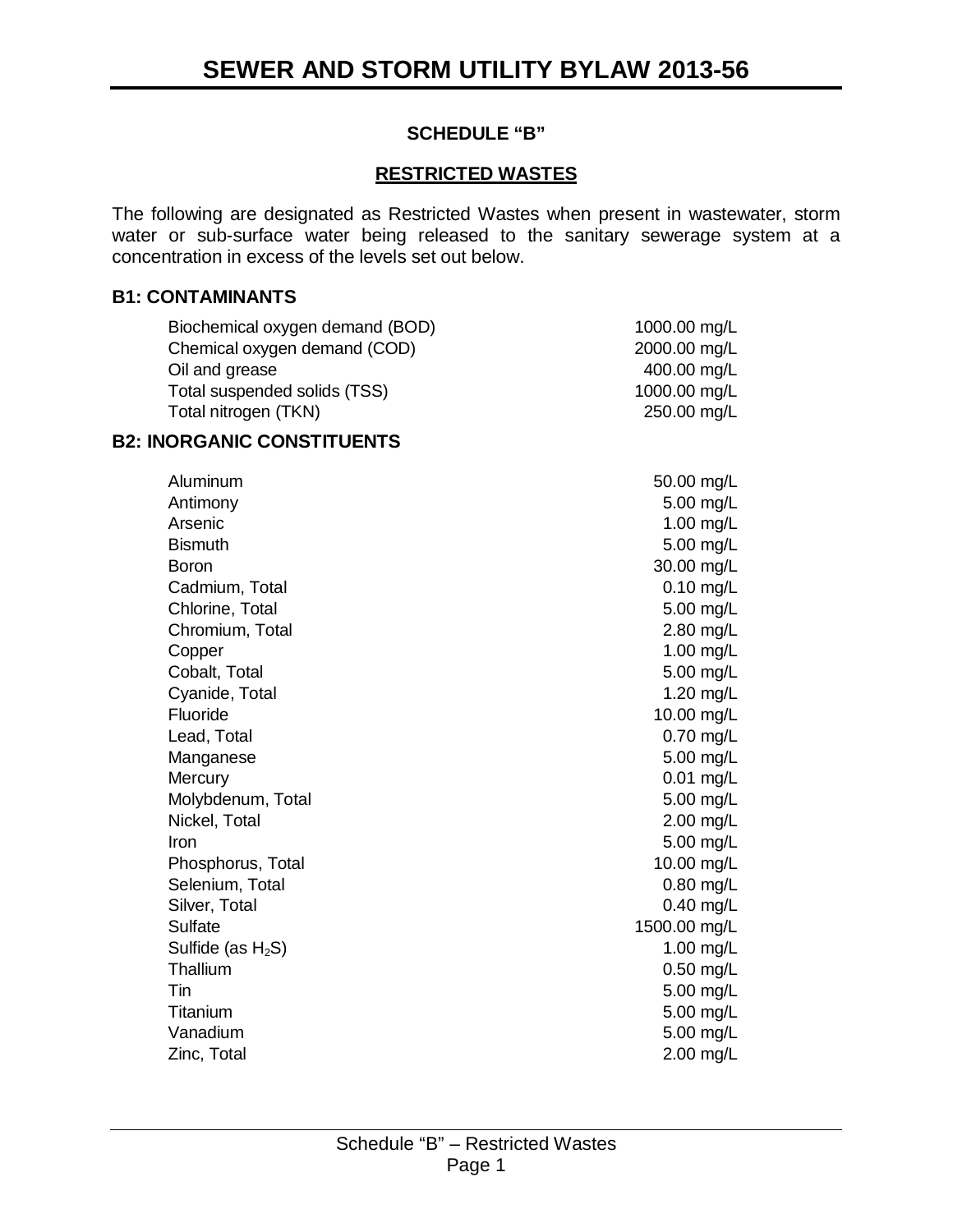## **B3: ORGANIC COMPOUNDS**

| Benzene                                   | $0.01$ mg/l, |
|-------------------------------------------|--------------|
| Ethylbenzene                              | $0.06$ mg/L  |
| Toluene,                                  | $0.02$ mg/l  |
| Xylenes, Total                            | $0.30$ mg/L  |
| B.E.T.X (benzene, ethyl, toluene, xylene) | 1.00 mg/L    |
| Dichlorobenzene (1,2-)                    | $0.05$ mg/L  |
| Dichlorobenzene (1,4)                     | $0.08$ mg/L  |
| Hexachlorobenzene                         | 0.0001 mg/L  |
| Methyl chloride (dichloromethane)         | 0.09 mg/L    |
| Carbon tetrachloride                      | $0.20$ mg/L  |
| Chloroform                                | $0.04$ mg/L  |
| Hydrocarbons                              | 50.00 mg/L   |
| Pathological waste                        | any amount   |
| PCB (chlorobiphenyls)                     | $0.004$ mg/L |
| Phenols, Total                            | $0.10$ mg/L  |
| Tetrachloroethane (1,1,2,2 -)             | 0.06 mg/L    |
| Tetrachloroethylene                       | $0.06$ mg/L  |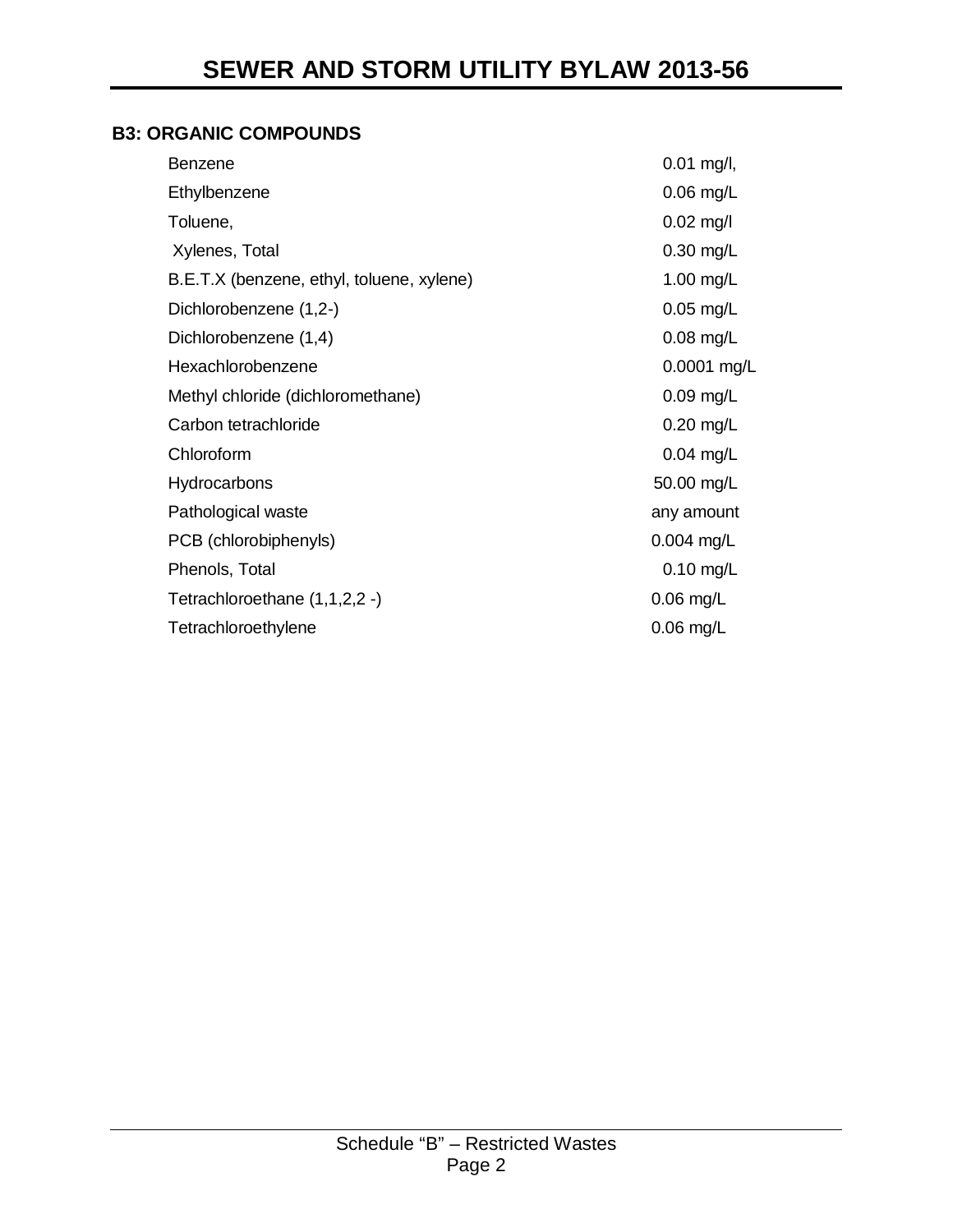## **SCHEDULE "C"**

## **OVER STRENGTH MATTER**

The following are designated as over strength matter and are subject to a surcharge when present in waste water, storm water or sub-surface water being released to the sanitary sewerage system at a concentration in excess of the levels set out below.

| Biochemical oxygen demand (BOD)                    | 300 mg/L                 |
|----------------------------------------------------|--------------------------|
| Chemical oxygen demand (COD)                       | 600 mg/L                 |
| Oil and grease - animal and vegetable              | 100 mg/L                 |
| Oil and grease – mineral and synthetic/hydrocarbon | 15 $mg/L$                |
| Phosphorous, Total                                 | 10 $mg/L$                |
| Total suspended solids (TSS)                       | 300 mg/L                 |
| Total nitrogen (TKN)                               | 50 mg/L                  |
| pH                                                 | below 5.5, or above 10.5 |
| Temperature                                        | above 60 Degrees Celsius |